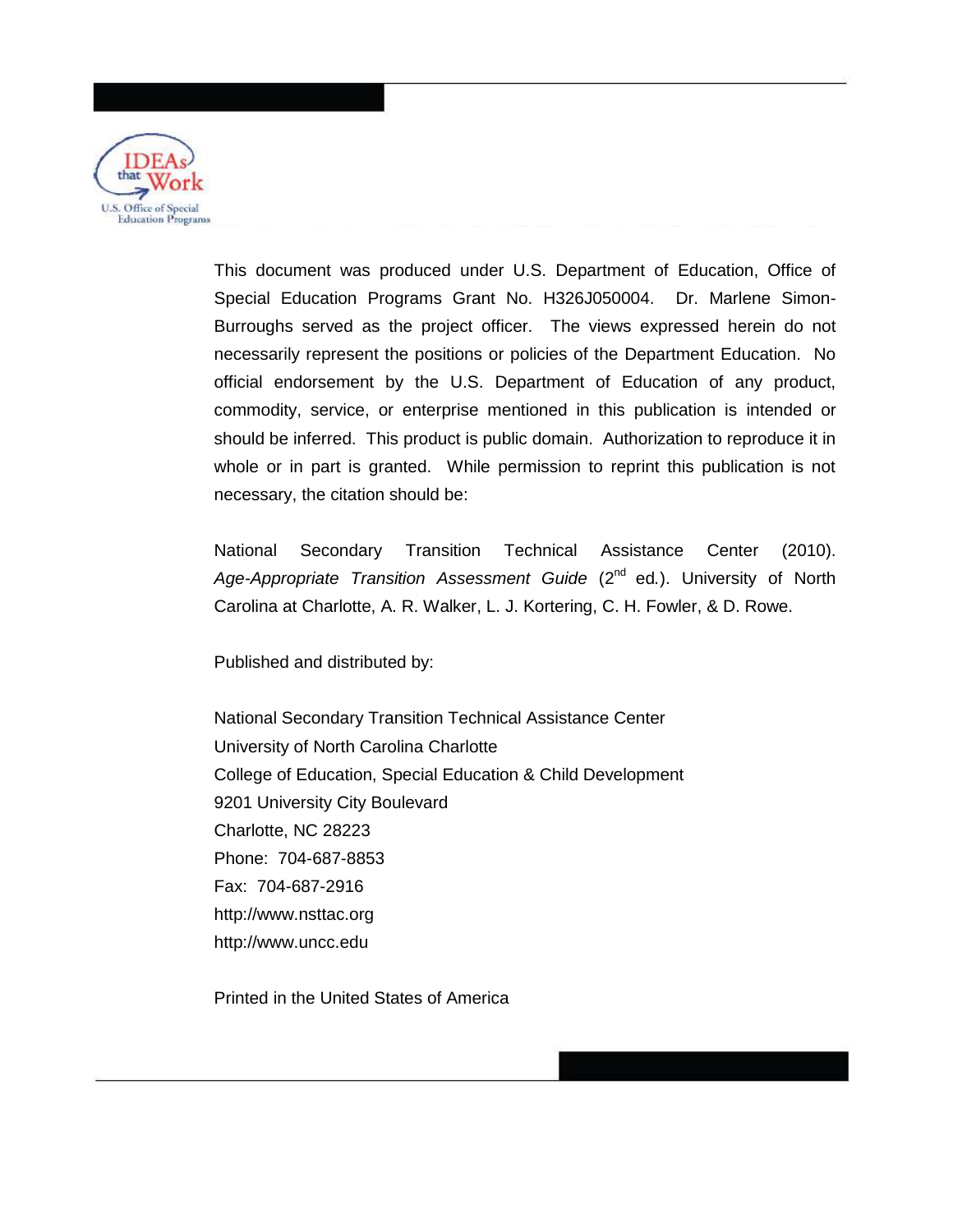### **Table of Contents**

**i**

| <b>Section 1:</b> | <b>What is transition assessment?</b>                      |    |
|-------------------|------------------------------------------------------------|----|
| <b>Section 2:</b> | <b>Why conduct transition assessments?</b>                 | 3  |
| <b>Section 3:</b> | <b>How do I select instruments?</b>                        | 3  |
| <b>Section 4:</b> | How do I conduct an age appropriate transition assessment? | 4  |
| <b>Section 5:</b> | <b>Sample Instruments</b>                                  | 5  |
| Section 6:        | <b>Emerging Issues</b>                                     | 10 |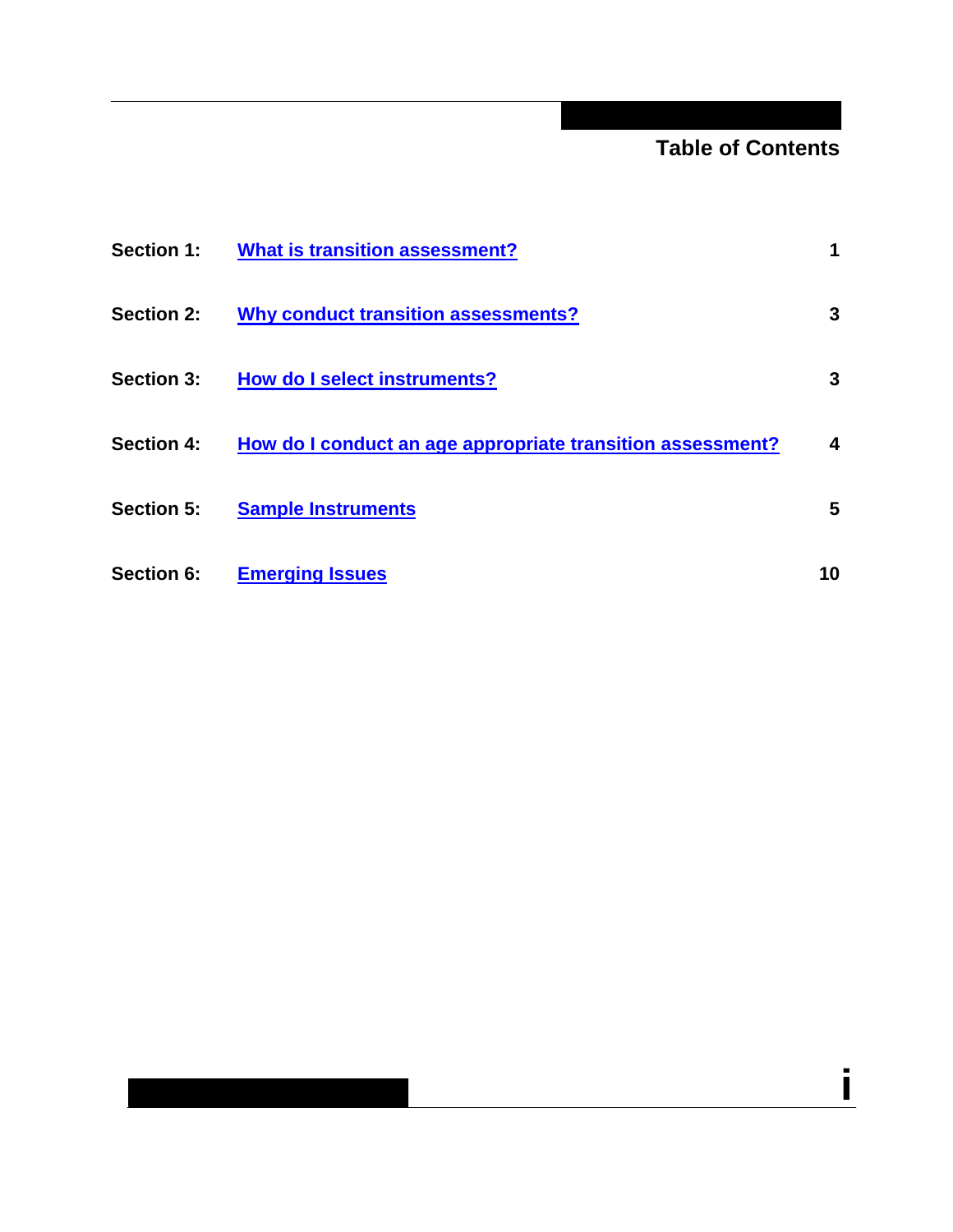#### <span id="page-2-0"></span>**What is Transition Assessment?**

The Division on Career Development and Transition (DCDT) of the Council for Exceptional Children defines transition assessment as an "…ongoing process of collecting data on the individual"s needs, preferences, and interests as they relate to the demands of current and future working, educational, living, and personal and social environments. Assessment data serve as the common thread in the transition process and form the basis for defining goals and services to be included in the Individualized Education Program (IEP)" (Sitlington, Neubert, & LeConte, 1997; p. 70-71). Federal law requires "appropriate measurable postsecondary goals based upon age appropriate transition assessments related to training, education, employment, and, where appropriate, independent living skills" (§300.320[b][1]).

Although states are still developing policy and guidance documents relative to transition assessment (Morningstar & Liss, 2008), it seems most appropriate to use some combination of the following types: Paper and pencil tests, structured student and family interviews, community or work-based assessments (situational) and curriculum-based assessments. These assessments or procedures come in two general formats – formal and informal. Informal measures may include interviews or questionnaires, direct observations, anecdotal records, environmental or situational analysis, curriculum-based assessments, interest inventories, preference assessments, and transition planning inventories. Formal measures include [adaptive](#page-8-0)  [behavior and independent living](#page-8-0) assessments, [aptitude tests,](#page-8-1) [interest assessments,](#page-9-0) [intelligence](#page-9-1)  [tests,](#page-9-1) [achievement tests,](#page-8-2) [personality or preference tests,](#page-10-0) [career development measures,](#page-10-1) [on the](#page-10-2)  [job or training evaluations,](#page-10-2) and [measures of self-determination.](#page-10-3)

Formal assessments are standardized instruments that include descriptions of their norming process, reliability and validity, and recommended uses. Generally, these instruments have independent reviews in texts (e.g., *A Counselor's Guide to Career Assessment Instruments – 5 th Edition*) or on-line at [http://www.unl.edu/buros/.](http://www.unl.edu/buros/) These assessments tend to be limited to recommended use by a professional with a requisite qualifications, identified as Level A (no special qualifications required), Level B (a four-year degree in psychology or related field along with coursework in testing or a license or certification from an agency that requires appropriate training and experience in the use of psychological tests) or Level C (all Level B qualifications plus an advanced degree that requires training in psychological testing). The vast majority of transition assessments used by educators require a Level A or B qualification. Notable exceptions include intelligence tests and some personality assessments that require a Level C qualification with specialized advanced training.

Examples of the more popular formal assessments include the Meyers Briggs Type Indicator Form M (Meyers & Briggs, 1988.), Self-Directed Search Forms CE (Holland & Powell, 1994), R (Holland, 1994), and E (Holland, 1996), and Occupational Aptitude Survey and Interest Schedule 3<sup>rd</sup> Edition (Parker, 2002).

In contrast, informal assessments generally lack a formal norming process and reliability or validity information. They seldom have professional qualifications for their use and tend to be inexpensive and often times free. These assessments require more subjectivity to complete and yield the best data when used on an ongoing basis and by more than one person to improve their validity. Examples of some popular paper/pencil informal assessments include the Transition Planning Inventory (Clark & Patton, 2009), O"Net Career Interest Inventory (U.S. Department of Labor, 2002), and Life Centered Career Education (LCCE) Performance and Knowledge Battery (Bucher & Brolin, 1987). Other examples of informal assessments include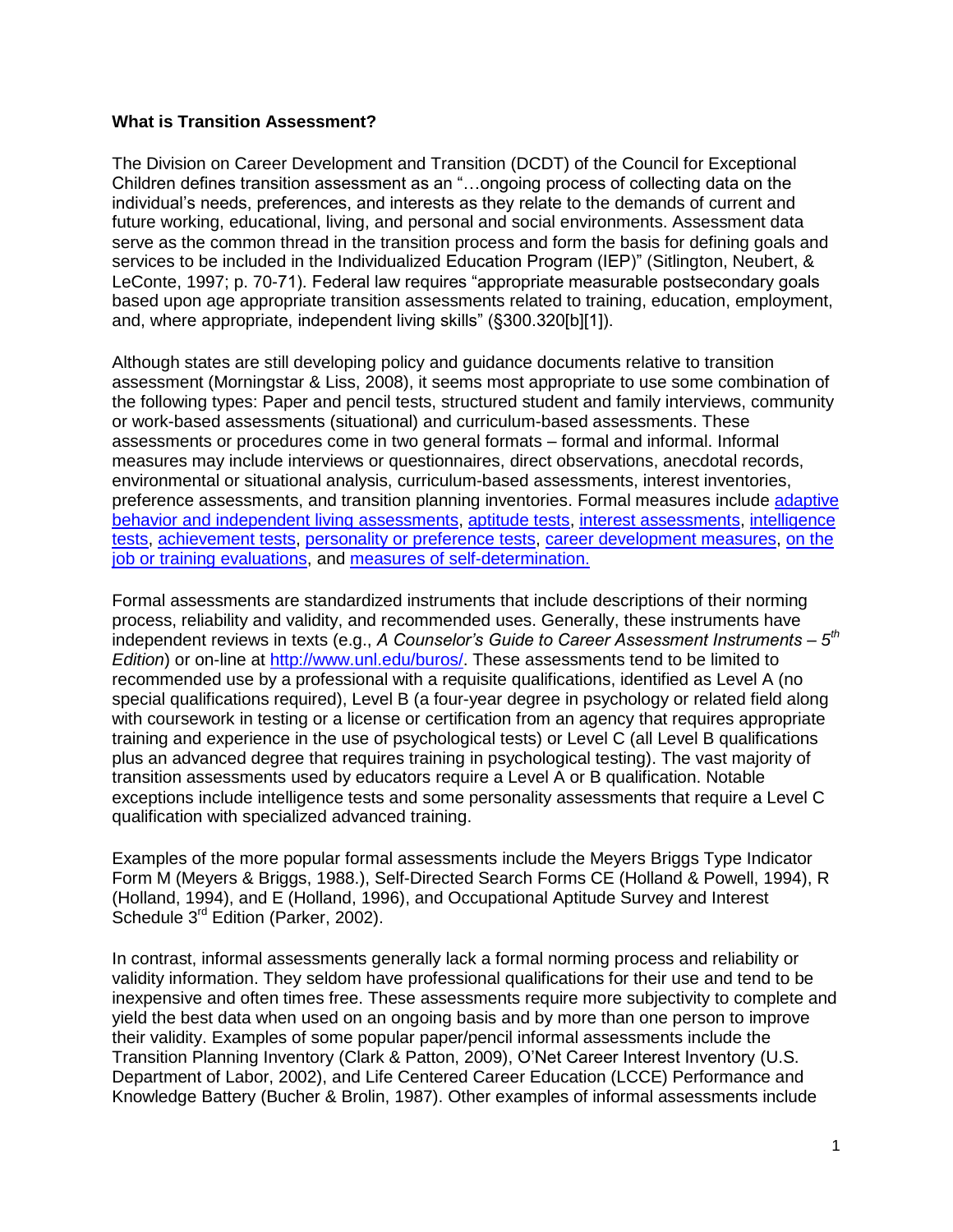situational or observational learning styles assessments (cite example), curriculum-based assessment from courses, observational reports, situational assessments, structured interviews, personal-future planning activities, and functional skill inventories.

The transition assessment process can be viewed within a framework. One useful framework is by Sitlington, Neubert, Begun, Lombard, and Leconte (1996). Their framework incorporates a variety of methods for assessing the student and potential work or training environment. Analyses of results help educators make decisions about how best to match a student with their potential training or job environment. The purpose of the framework is to identify training and post school options that match the students" interests, preferences, and needs using the Assess, Plan, Instruct, and Evaluate (APIE) model. In the first step (assess), educators assess the students" interests, preferences, and needs related to desired post school outcomes using formal and informal assessments. The second step (plan) involves interpreting the results from these assessments and incorporating them into the students' IEP. In the third step (instruct), students learn the skills they will need to reach their post school goals. In the last step (evaluate), evaluate whether progress has been made toward achieving the transition activities and corresponding IEP goals and objectives.

Rojewski (2002) outlines another useful framework inclusive of three levels of transition assessment. Level one is for most students and might include a review of existing information (e.g., intelligence and achievement data from the student"s most current Psychological Report along with performance data from school-wide testing, course grades, and attendance), student interview, interest assessment, personality or preference assessment, and, if indicated (e.g., a student shows promise in a given aptitude), aptitude testing. A level two assessment targets students having difficulty making a career choice, clarifying their interests, or preparing to exit high school. This level would build on a level one assessment by generating additional information as to one"s work-related behaviors, general career maturity, and job readiness. A level three assessment would be reserved for students needing additional assistance with identifying long term career goals, when earlier transition assessments were inconclusive or for those with more significant disabilities. This level generally takes several days, involves a vocational assessment specialist (Sarkees-Wircenski & Scott, 1995), and is in cooperation with a local adult service provider. A level three evaluation would include a combination of assessing job-related behaviors (e.g., Becker Work Adjustment Scale - Revised) and on the job and community situational assessments.

Sitlington and Payne (2004) continued to suggest that transition assessment information is gathered regarding a student"s current needs, preferences, and interests as they relate to the demands of current and future working, educational, living, personal, and social environments. The goal of transition assessment is to assist students, families, and professionals as they make transition planning decisions for student success in postsecondary environments (Sitlington & Clark, 2007; Sitlington & Payne). Finally, Sitlington and Clark suggest that transition assessment should answer three basic questions:

- 1. Where is the student presently?
- 2. Where is the student going?
- 3. How does the student get there?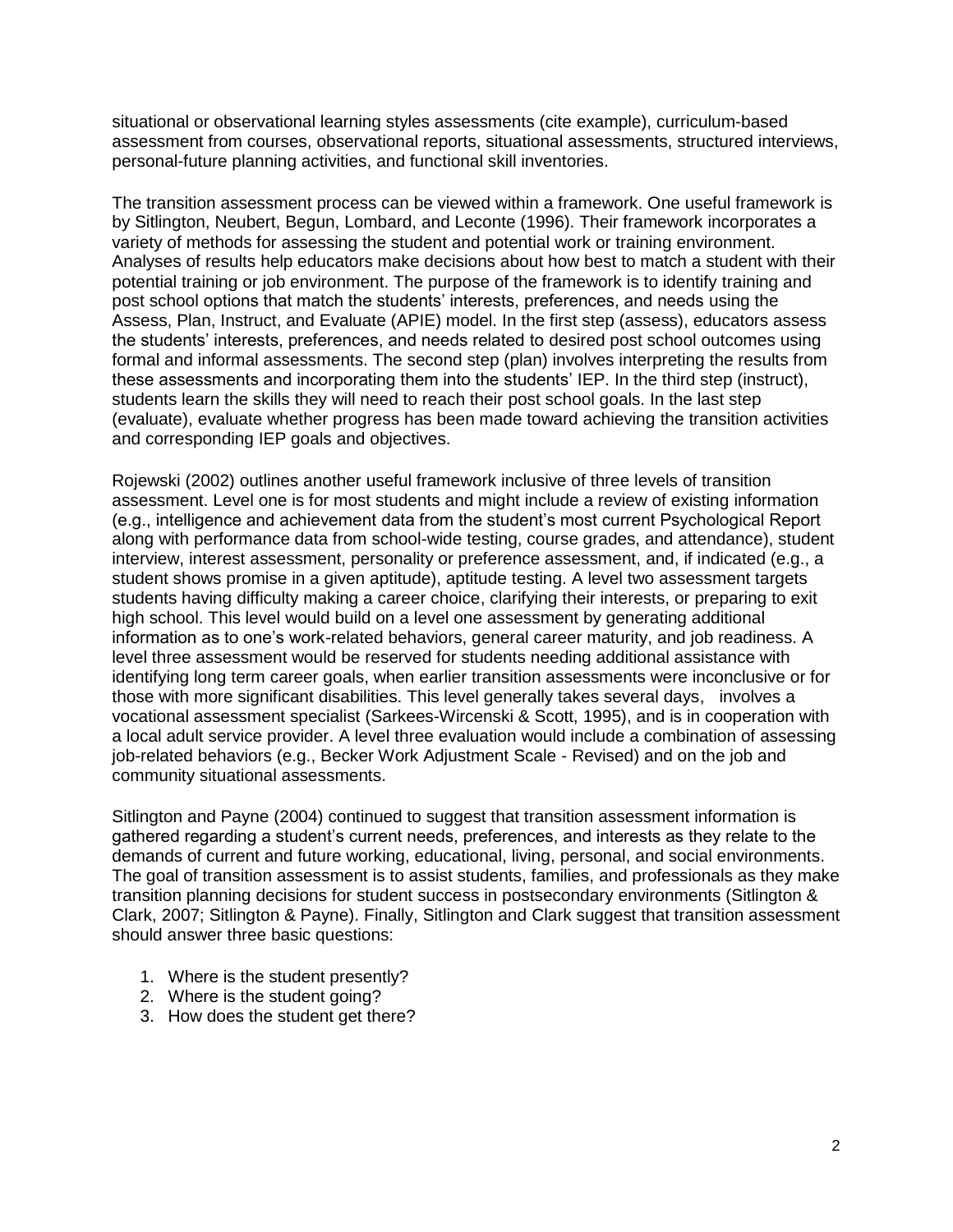### <span id="page-4-0"></span>**Why Conduct Transition Assessments?**

Transition assessments may be undertaken for several reasons. These reasons include: (a) to develop postsecondary goals, and related transition services and annual goals and objectives for the transition component of the IEP), (b) to make instructional programming decisions, and (c) to include information in the present level of performance related to a student"s interests, preferences, and needs in the IEP. In addition, transition assessment is an excellent way to learn about individual students, especially their strengths outside of academics and career ambitions (Kortering, Sitlington, & Braziel, in press). Likewise, Zunker and Osborn (2006) remind us that the **most** important reason for doing transition assessments is to help students learn about themselves so as to better prepare them for taking an active role in their career development. It is suggested that transition assessment information be gathered in the following four categories: (a) academic, (b) self-determination, (c) vocational interest and exploration, and (d) adaptive behavior/ independent living. These are four broad areas for assessment. Individual students may require additional assessment in other areas, depending on their needs.

The results of transition assessments should also be the basis for making recommendations for instructional strategies and accommodations in instruction and environments to meet the student"s needs, while capitalizing on their unique talents. Finally, the results should lead the student to better understand the connection between their individual academic program and post-school ambitions, the likely key to their motivation to engage in learning and stay in school (Kortering & Braziel, 2008). The transition assessment information should be the basis for identifying postsecondary goals in education or training, employment, and independent living (as appropriate) for a student who"s IEP is being developed for the purpose transition planning. As noted in the federal law regarding the education of students with disabilities, "appropriate measurable postsecondary goals based upon age appropriate transition assessments" must be included in the IEPs of students who will turn 16 during that year (p.118, 2709, viii, aa).

### <span id="page-4-1"></span>**How do I select Instruments and Methods?**

First, become familiar with the different types of transition assessments and their characteristics, including reading their respective manuals, seeking independent information (e.g., test reviews, professional articles) and talk with local adult service providers and employers. Again, it is recommended that you use multiple evaluations on an ongoing basis.

Second, select assessment instruments and methods that help the student to answer the following questions:

- Who am I?
- What are my unique talents and interests?
- What do I want in life, now and in the future?
- What are some of life"s demands that I can meet now?
- What are the main barriers to getting what I want from school and my community? and
- What are my options in the school and community for preparing me for what I want to do, now and in the future?

Third, select instruments and methods that are appropriate for your students. Key considerations include the nature of their disability (e.g., reading level and general intelligence), their post-school ambitions (e.g., college versus other training options or immediate employment), and community opportunities (e.g., local training options, employers and adult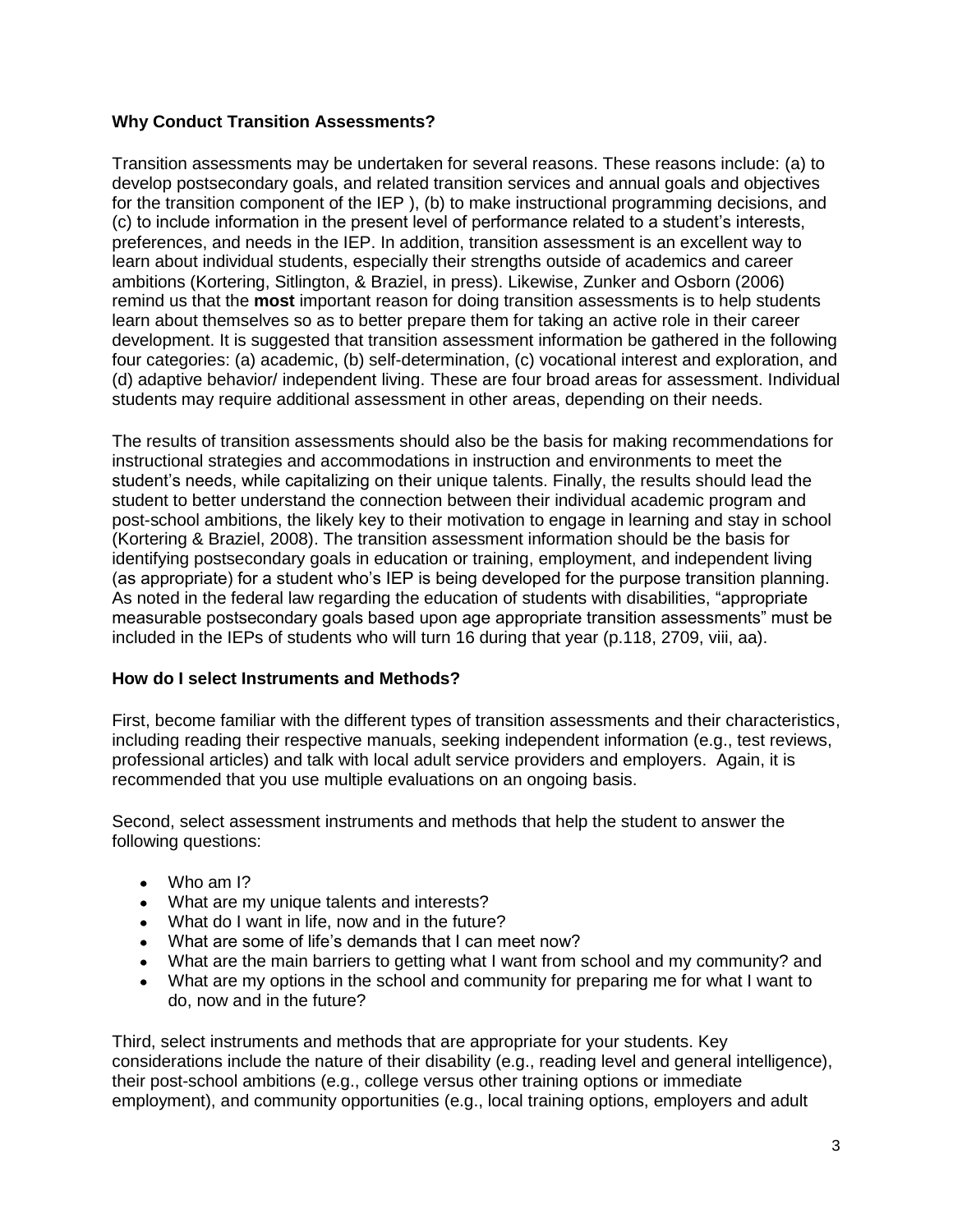service providers). As an example, students with more severe or complex disabilities would be best served by a person centered planning approach (see Condon & Callahan, 2008). The nature of their disability may preclude the relevancy of many standardized assessments, notable exceptions might include interest inventories that do not require reading (e.g., Becker"s Reading Free Interest Inventory - Revised, Wide Range Interest and Opinion Test – Revised) and other instruments that require minimal reading levels (e.g., Career Decision Making System, Self-Directed Search Form E). Similarly, some students may need special accommodations during the assessment process. Informal and formal measures may be used to assess the four suggested categories: (a) academic, (b) self-determination, (c) vocational interest and exploration, and (d) adaptive behavior/ independent living.

By considering the aforementioned concerns, you will be able to better select informative and useful transition assessment tools.

### <span id="page-5-0"></span>**How do I conduct an Age Appropriate Transition Assessment?**

Transition assessments will vary depending on the actual instrument(s) and procedures being used and various student characteristics. However, Sitlington, Neubert, and Leconte (1997) suggest that the following guidelines when developing your transition assessment process:

- 1. "Assessment methods must incorporate assistive technology or accommodations that will allow an individual to demonstrate his or her abilities and potential.
- 2. Assessment methods must occur in environments that resemble actual vocational training, employment, independent living, or community environments.
- 3. Assessment methods must produce outcomes that contribute to ongoing development, planning, and implementation of "next steps" in the individual"s transition process.
- 4. Assessment methods must be varied and include a sequence of activities that sample an individual"s behavior and skills over time.
- 5. Assessment data must be verified by more than one method and by more than one person.
- 6. Assessment data must be synthesized and interpreted to individuals with disabilities, their families, and transition team members.
- 7. Assessment data and the results of the assessment process must be documented in a format that can be used to facilitate transition planning (p. 75)."

<span id="page-5-1"></span>Another appropriate process approach follows the following sequence. Initially start off with a structured interview that solicits information on various family background features affecting one"s career development while providing the student with an opportunity to express their thoughts (see Kortering & Braziel, 2008). As an example, you may wish to use the Employment-Related Questionnaire or Dream Sheet links in the following section. Next, have the student complete a basic interest inventory, preferably one that matches their postsecondary ambitions (e.g., career ambitions requiring college training or not), and then perhaps some assessment of their personality or preferences. Finally, if the student demonstrates potential talent in a given aptitude (e.g., shows an established interest in mechanical type jobs) conduct an assessment of this potential or related talent using one of the standard aptitude tests. As a reminder, selected methods should be appropriate for the learning characteristics of the individual, including cultural and linguistic differences.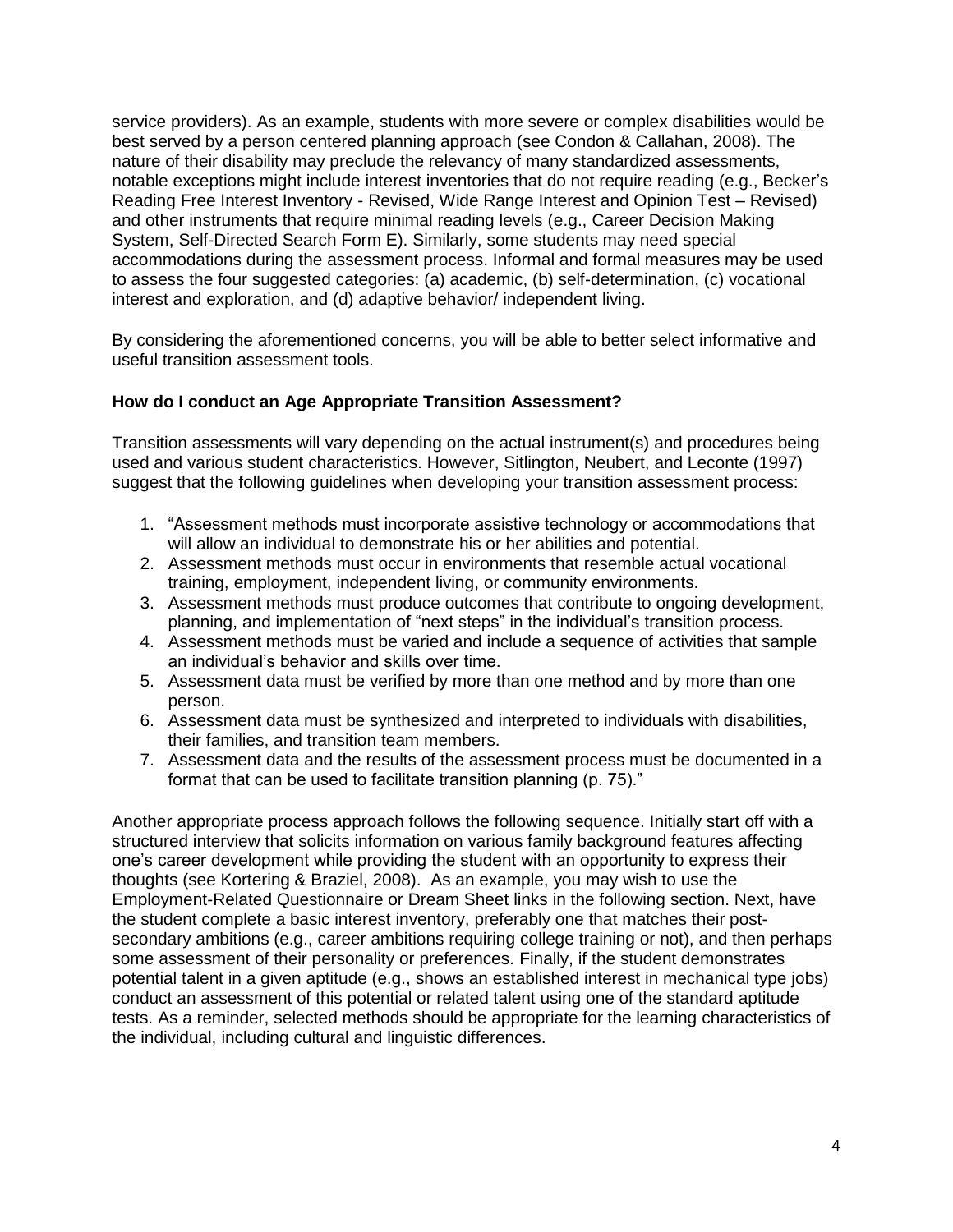### **Sample Instruments**

### **Informal Transition Assessment Methods**

**Interviews and questionnaires**. Interviews and questionnaires allow you to gather information to be used to determine a youth"s needs, preferences, and interests relative to anticipated post-school outcomes. In other words, collected information helps you to better understand what is currently known about a youth, their perceptions of transition-related factors, and familial influences on the career development process. This information, in turn, helps you and the youth to develop post-school ambitions, plan a course-of-study and identify transition services and activities that will help them reach their ambitions. An important part of this data collection process involves gathering information about a student and their family"s current and future resources. For example, if a student"s future education choice is to enroll in a four-year college, it is helpful to know as soon as possible what financial resources a family might have or need. Another example might involve current and future transportation needs to get to work or to various activities/places in the community. Families also can often provide current and future resources in terms of employment options for their daughter or for other students in a high school program" (Test, Aspel, & Everson, 2006, pp. 74). Another aspect of this type of information is generating an understanding of family influences on a student"s career development, including access to role models, world of work knowledge and general ambitions. Examples of a useful structured interview or questionnaire include:

- **Employment-Related Questions**
- *[Dream Sheet](http://www.nsttac.org/pdf/transition_guide/dreamsheet.pdf)*
- Transition Planning Inventory Updated Version (Clark & Patton, 2009)
- Enderle-Severson Transition Rating Scales Third Edition (Enderle, & Severson, 2003).

**Direct Observation.** Direct observation of student performance should be conducted within the natural school, employment, education or training, or community setting (Sitlington, Neubert, & Leconte, 1997). Sometimes called "situational assessment" (Sitlington, Neubert, Begun, Lombard, & Leconte, 2007; Sitlington & Clark, 2001), direct observations are often done by a job coach, co-worker, recreation specialist, or vocational educator. However, in keeping with a self-determined philosophy, youths should learn to record their (performance) data. Direct observation data typically includes task analytic data of steps in completing required tasks (e.g., folding laundry, sorting mail), work behavior (e.g., staying on-task, following directions, getting along with co-workers), and affective information (e.g., is student happy, excited, frustrated, or bored?). For example, if (you are) observing at a worksite, and a student quickly and accurately completes her tasks, interacts well with co-workers, and appears happy, this data may suggest that the student is successful and enjoys this type. However, after visiting a community residential setting a student appears withdrawn, this may be an indication that the particular situation may not be suitable" (Test, Aspel, & Everson, 2006; pp. 74). Examples of direct observation formats include:

- *[Example of Task Analysis 1](http://www.nsttac.org/pdf/transition_guide/TA_work_area_3_.pdf)*
- *[Example of Task Analysis 2](http://www.nsttac.org/pdf/transition_guide/TA%20Graph%20_3_.pdf)*

**Environmental or situational analysis**. Environmental analysis, sometimes referred to as ecological assessment, involves carefully examining environments where activities normally occur. For example, a youth may express an interest in attending karate classes at the local YMCA. In this case an environmental analysis might be conducted to look at transportation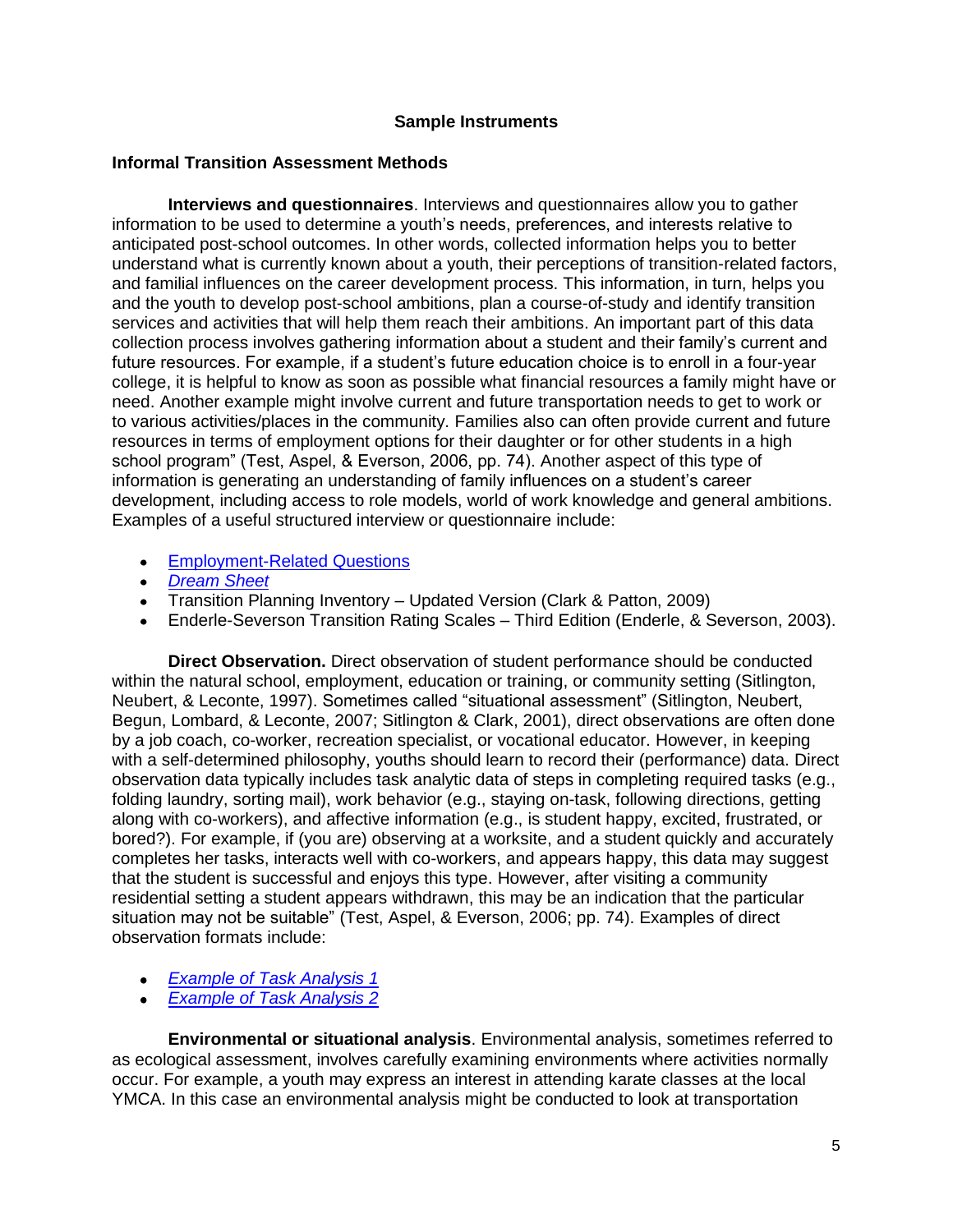needs and the expectations for participates (e.g., being a member, using the locker room, taking a shower). In a second example, if a youth expressed interest in a specific type of job like attending to pets at a local veterinarian"s office, an environmental job analysis could establish job requirements that match one"s skills or potential to learn the skills (Griffin & Sherron, 1996). A critical part of a job analysis involves the identification of reasonable accommodations and modifications that could help them be successful (e.g., job restructuring, modifying equipment, acquiring an adaptive device, re-organizing the work space, hiring a personal assistant) (Griffin & Sherron, 1996; Test, Aspel, & Everson, 2006). An excellent source for further information for on the job accommodations and modifications is the Job Accommodation Network"s website [\(www.jan.org\)](http://www.jan.org/). Another area of environmental analysis involves having a structured format for collecting on the job or job performance data. Some of the more popular formats in this area include Becker Work Adjustment Profile – Profile: 2 (Becker, 2005), Work Personality Profile (Neath & Bolton, 2008), and Job Observation and Behavior Scale (Stoelting Publishing, 2000). In addition, most local employers will have an evaluation form for their job site and positions that can be modified to meet your needs.

[Job Site Analysis Form](http://www.nsttac.org/products_and_resources/JobSiteAnalysis.pdf)

**Curriculum-based assessments.** "CBAs are typically designed by educators to gather information about a student"s performance in a specific curriculum (McLoughlin & Lewis, 2005)… (and) to develop instructional plans for a specific student. To gather data an educator might use task analyses, work samples, portfolio assessments, or criterion-referenced tests" (Test, Aspel, & Everson, 2006, pp. 78). Examples of CBAs include:

- [Example of Data Sheet 1](http://www.nsttac.org/pdf/transition_guide/Data%20sheet%20_2_.pdf)
- **[Example of Data Sheet 2](http://www.nsttac.org/pdf/transition_guide/Data%20Sheet%20LCC%20_2_.pdf)**
- Life Centered Career Education (LCCE, Buchar & Brolin, 1987)
- Brigance Life Skills Inventory (Brigance, 1994)
- Brigance Transition Skills Inventory (Curriculum Associates, 2010)  $\bullet$
- Brigance Employability Skills Inventory (Brigance, 1995)  $\bullet$
- Choice Maker Set (Martin, Huber-Marshall, Maxson, Jerman, Hughes, Miller, & McGill, 2000)

**School Performance Measures.** Informal curriculum based measures, end of course and grade assessments, state-wide tests, and observations of student classroom behaviors (e.g., participation in group work, on task behaviors, assignment completion) provide useful information regarding a student's strengths, needs, and interests in the area of academics, relevant to future education or training environments. Other useful measures include student portfolios, use and effectiveness of test accommodations, and attendance data.

**Transition planning inventories.** Transition planning inventories involve a process which identifies strengths and needs for a given student as they prepare to transition from school to the community, including employment, schooling, and independent living. These inventories encompass various aspects of adult living, including employment, postsecondary schooling and training, independent living, interpersonal relationships, adult service needs, and community living. Examples include:

- Enderle-Severson Transition Rating Scales Third Edition (Severson, Enderle & Hoover, 2003)
- Supports Intensity Scale (American Association on Mental Retardation, 2004)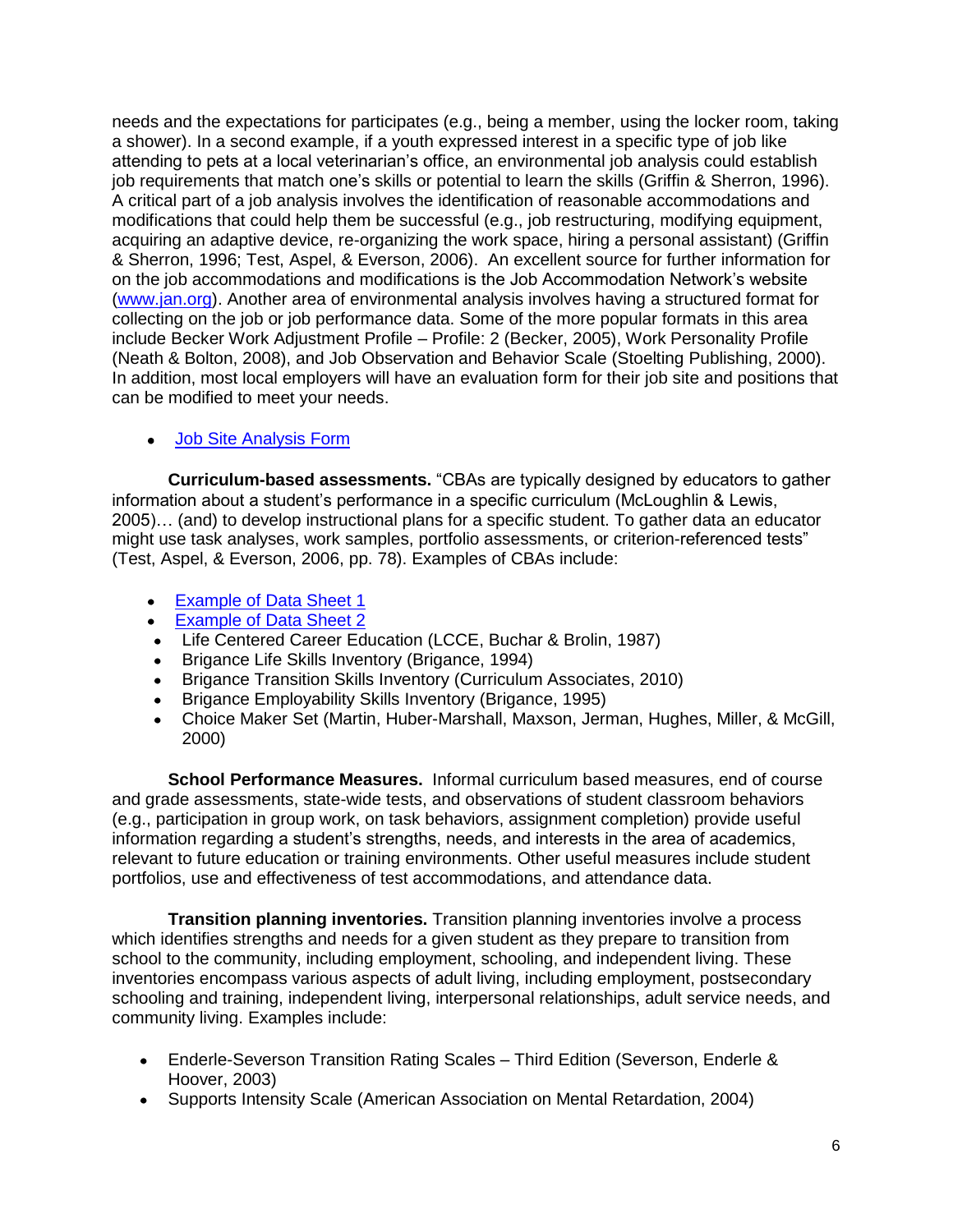- TEACCH Transition Assessment Profile Second Edition (Mesibov, Thomas, Chapman, & Schopler, 2007)
- Transition Planning Inventory Updated Version (Clark & Patton, 2009)
- Transition to Work Inventory (TWI) (Liptak, 2008)

### **Formal Transition Assessment Methods**

<span id="page-8-2"></span>**Achievement tests.** Achievement tests measure learning of general or specific academic skills. Achievement tests provide results that can be linked to most occupational requirements while helping to identify potential areas needing remediation or accommodation (e.g., reading comprehension). They are usually general survey batteries covering several subject areas or single-subject tests. They can be criterion-referenced, norm-referenced, or both. Achievement tests are usually identified by grade level. It is important to establish the specific purpose for giving an achievement test to decide what type to use. Examples include:

- Adult Basic Learning Examination Second Edition (ABLE 2, Karlsen & Gardener, 1986)
- Basic Achievement Skills Inventory (BASI, Bardos, 2002)
- Kaufman Test of Educational Achievement Second Edition (KTEA-2 , Kaufman & Kaufman, 2004**)**
- Peabody Individual Achievement Test-Revised-Normative Update (PIAT-R/NU, Markwardt, 1997)
- Stanford Achievement Test (SAT -6,,
- Wide Range Achievement Test-Revision Fourth Edition (WRAT 4, Wilkinson & Robertson, 2006
- Woodcock Johnson III (WJ III, Woodcock, McGrew, & Mather, 2001)

<span id="page-8-0"></span>**Adaptive behavior and independent living**. Adaptive behavior assessment helps determine whether a youth needs a post-secondary goal in the area of independent living, including the type and amount of special assistance they may need to be successful in a given environment (e.g., residential, self-care, transportation, social communication, and community participation). This assistance might be in the form of home-based support services, special education and vocational training, and supported work or special living arrangements such as personal care attendants, group homes, or nursing homes. These assessments rely on informed source (e.g., parent, care taker, teacher, student) to provide information. With some assessments respondents are interviewed, while others have respondents fill out a response booklet.

- AAMR Adaptive Behavior Scales School (ABS-2, Lambert, Nihira, & Leland, 1993)
- Brigance Life Skills Inventory (Brigance, 1994)
- Independent Living Scales (ILS, Anderson-Loeb, 1996)
- Inventory for Client and Agency Planning (ICAP, Bruininks, Hill, Weatherman, & Woodcock, 1986).
- Scales of Independent Behavior Revised (SIB-R, Bruininks, Woodcock, Weatherman, & Hill, 1996))
- Vineland Adaptive Behavior Scales Second Edition (Vineland II, Sparrow, Cicchetti, & Balla, 2005)

<span id="page-8-1"></span>**Aptitude tests**. An aptitude test is a measure of a specific ability relative to a given norm group (e.g., age peers, employees in a given job). Ability involves what a person can do now or,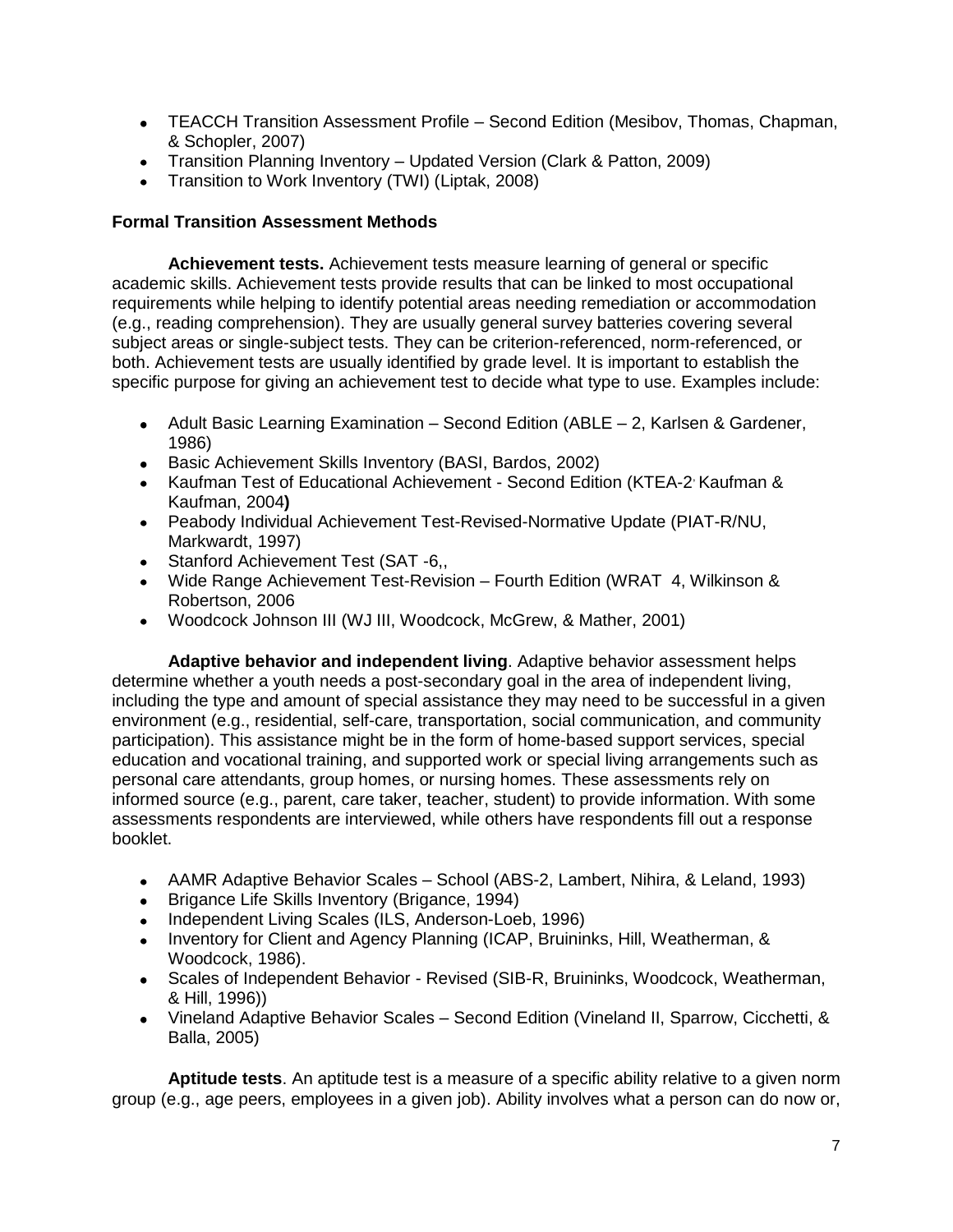given the proper opportunity, possibly in the future (Betz, Fitzgerald, & Hill, 1989). There are two types of aptitude tests: Multi-aptitude or general test batteries and single tests measuring specific aptitudes. General aptitude test batteries contain measures of a wide range of aptitudes and combinations of aptitudes. A youth's performance on these tests provides valuable information that can help gauge their potential for success in a given training or educational program or occupation. Single aptitude tests are used when a specific aptitude needs to be measured, such as manual dexterity, clerical ability, artistic ability, or mechanical ability. Examples include:

- Armed Services Vocational Aptitude Battery (ASVAB, U. S. Department of Defense, 1999)
- Bennett's Mechanical Comprehension Test (Bennett, 2006)
- Occupational Aptitude Survey and Interest Schedule -3<sup>rd</sup> ed. (OASIS-3, Parker, 2002)
- O\*NET Ability Profiler (U.S. Department of Labor Employment and Training Administration, 2002)
- <span id="page-9-0"></span>Wiesen Test of Mechanical Aptitude (Wiesen, 1999)

**Interest Inventories.** Strong (1943) was one of the original vocational theorists to stress the importance of gathering data concerning individuals" likes and dislikes for a variety of activities, objects, and types of persons commonly encountered. Interest inventories provide the opportunity for individuals to compare their interest with those of individuals in specific occupational groups or selected peer groups. Fouad (1999) notes that regardless of specific measure interest inventories appear to generalize across time. Examples of interest inventories include:

- Becker Reading Free Interest Inventory Revised (Becker, 2000)
- OASIS 3 Interest Schedule (Parker, 2002)
- O\*NET Career Interest Inventory (U.S. Department of Labor, 2002)
- Picture Interest Career Survey (Brady, 2007)
- Self-Directed Search Forms R (Holland, 1996), E (Holland, 1994, and CE (Holland & Powell, 1994)
- Career Decision-Making System Revised (Harrington & O"Shea, 2000)
- <span id="page-9-1"></span>Wide Range Interest-Opinion Test – Revised (WRIOT-2, Glutting & Wilkinson, 2006)

**Intelligence tests**. Intelligence tests involve a single test or test battery to assess a person's cognitive performance. Powers (2006) clarifies cognitive performance by describing it as solving novel problems, adapting to new situations, and demonstrating competence when faced with new learning demands. Fives (2008) also reminds us that cognitive performance becomes especially relevant for students expressing interest in an occupation that has ability requirements beyond their current or projected ability level. Examples of intelligence tests include:

- Comprehensive Test of Nonverbal Intelligence (CTONI, Hammail, Pearson, & Wiederhold, 1997)
- Kaufman Adolescent & Adult Intelligence Test (KAIT, Kaufman & Kaufman, 1993)
- Peabody Picture Vocabulary Test Third Edition (PPVT-III, Dunn & Dunn, 1997)
- Stanford-Binet Intelligence Scales Fifth Edition (SB-5, Roid, 2003)
- Wechsler Intelligence Scale for Children-IV (WISC-IV**,** Wechsler**,** 2004)
- Wechsler Intelligence Scale for Adults Third Edition (WAIS-III, Wechsler, 1997)
- Wonderlic Basic Personnel Test (Wonderlic, 1992)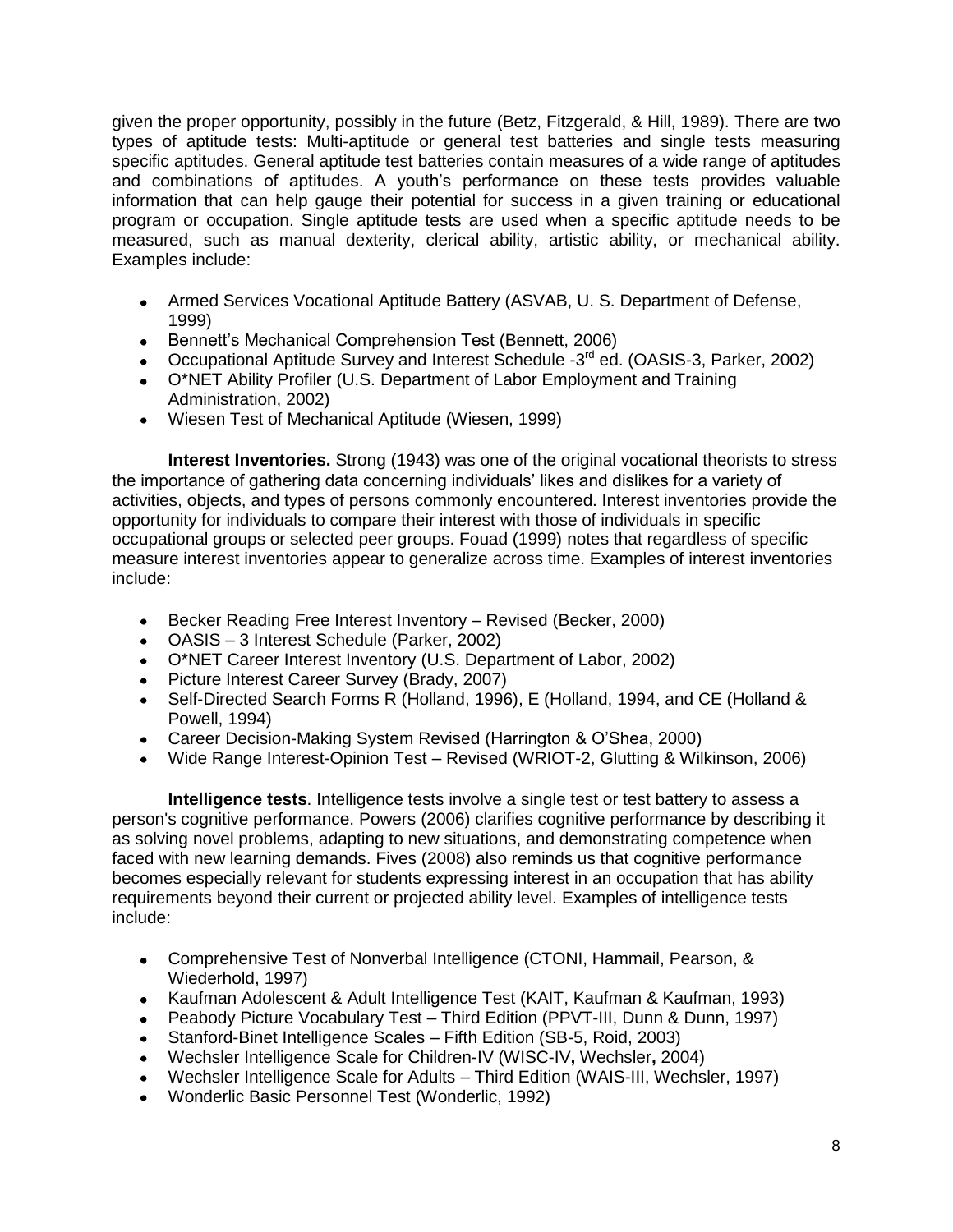<span id="page-10-0"></span>**Personality or preference tests**. Personality inventories measure individual differences in social traits, motivational drives and needs, attitudes, and adjustment. .Personality measures offer a means of evaluating support for, or opposition to a, career under consideration. The score alone should not be viewed as a predictor of success or failure but rather should be compared with other data, including abilities and interests. Examples include:

- Myers-Briggs Type Indicator® (MBTI®) Instrument Form M (Meyers & Briggs, 1988)  $\bullet$
- 16 Personality Factors Fifth Edition (16 PF, Cattell, Cattell, & Cattell, 2000)

<span id="page-10-1"></span>**Career development measures**. Career development inventories measure developmental stages or tasks on a continuum. The degree of an individual"s career maturity is determined by the individual"s location on the developmental continuum. Examples include:

- Career Beliefs Inventory (CBI, Krumbolz, 1991)
- Career Decision Scale (CDS, Osipow, Carney, Winer, Yanico, & Koschier, 1987)
- Career Thoughts Inventory (Sampson, Peterson, Lenz, Reardon, & Saunders, 1996)
- <span id="page-10-2"></span>Job Search Attitude Survey - 3<sup>rd</sup> Edition (Liptak, 2006)

**On the job or training evaluations**. Perhaps one of the most effective ways to determine whether a student is ready to work at a given position is some form of on-site assessment. As noted earlier, most employers will have some form of evaluation tool that can be modified to meet your needs. In addition, the following assessments provide information on a student"s general (i.e., behaviors and skills that apply to almost any job) employability relative to a training or job site.

- Becker Work Adjustment Profile 2<sup>nd</sup> Ed. (Becker, 2005)
- Job Observation and Behavior Scale (JOBS, Stoelting Publishing, 2000**)**
- Work Adjustment Inventory: Measures of job-related termperament (Gilliam, 1994)
- <span id="page-10-3"></span>Work Personality Profile (Neath & Bolton, 2008)

**Self-determination assessments.** Self-determination has been defined by Wehmeyer, Sands, Doll, and Palmer (1997) as actions that are identified by autonomous, self-regulated behavior of an individual, who is empowered and acts in a self-realizing manner. Fields, Martin, and Miller (1998) added to this definition, indicating that in order to have self-determination skills one must possess a belief in one"s self and capabilities. Self-determination assessments help determine a student"s aptitude and opportunity for specific components of self-determination such as goal-setting, problem solving, self-advocacy, self-evaluation, persistence, and selfconfidence. Self-determination skills have been associated with independence and self-actuality which in turn have a positive effect on post-school outcomes (Agran et al., 2005). Examples of self-determination assessments include:

- American Institutes for Research (AIR) Self-Determination Scale (Wolman, Campeau, DuBois, Mithaug, & Stolarski, 1994)
- The ARC"s Self-Determination Scale (Wehmeyer & Kelchner, 1995)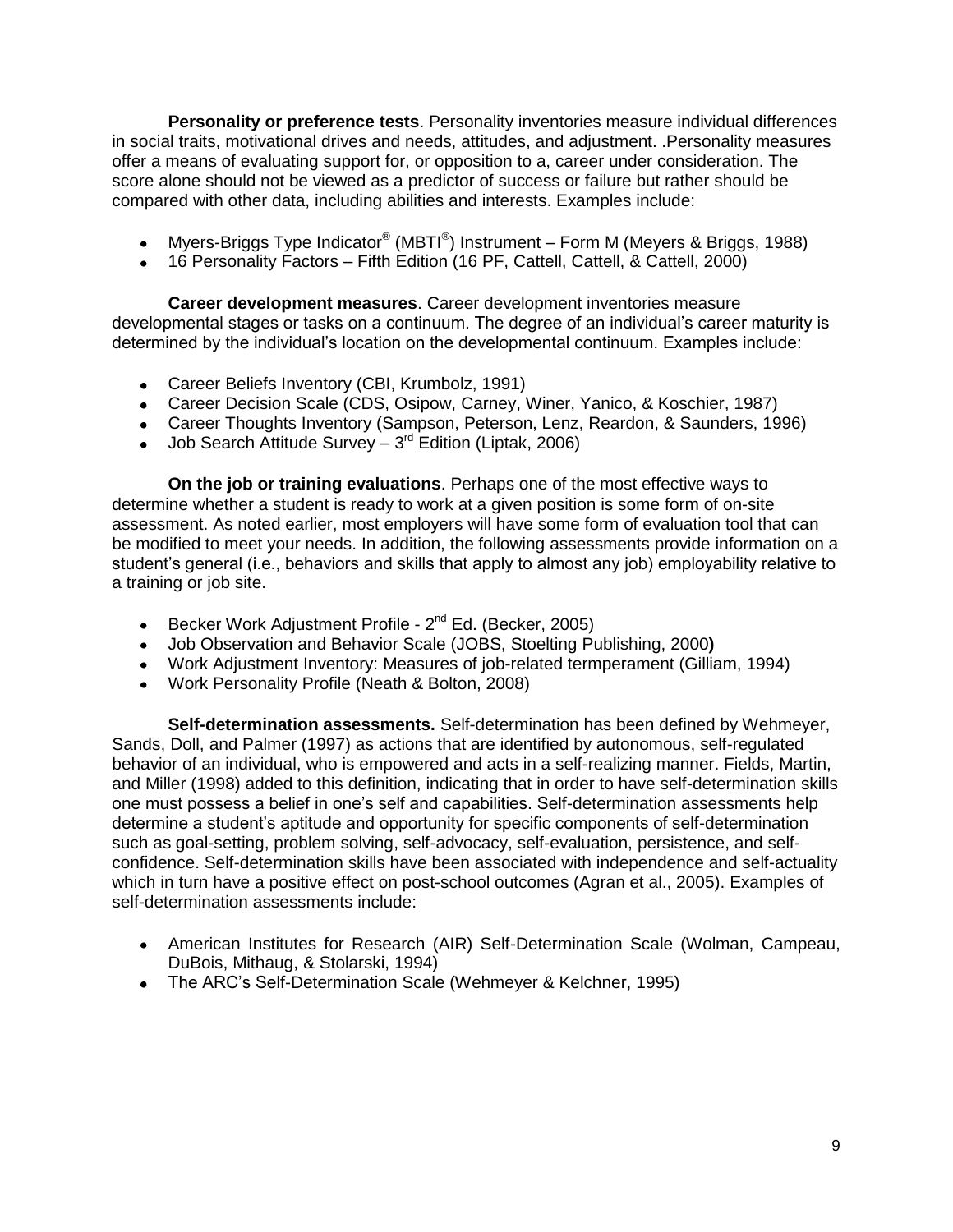### <span id="page-11-0"></span>**Emerging Issues**

There are prominent and emerging issues affecting transition assessment. First, the role of the internet and technology-based resources is rapidly evolving. Several publishers offer software packages for assessment and career planning. Second, the Summary of Performance (SOP) requirement must include recommendations to assist graduating students in meeting their postsecondary goals. Finally, the increasing importance of a college education suggests the need to consider college entrance exams (e.g., Scholastic Achievement Test or SAT and American College Testing or ACT) as part of the assessment process

A number of websites offer transition assessments. Many of these sites use an interest test or self-reporting of perceived talents or needs. Based on the responses, these sites generally offer initial information for free but charge a fee for a full report. The sites offer convenience, but seldom have independent reviews or access to a technical manual. Notable exceptions include sites offering online access to established assessments (e.g., Self Directed Search, Kuder Interest Inventory, and Strong Interest Inventory). A few online tools that are totally free and popular among special educators include the following:

- [www.caseylifeskills.org](http://www.caseylifeskills.org/)
- <http://itransition.pepnet.org/>

Various vendors offer software- assisted career planning resources. These software packages are all in one units that provide assessments of interests and self-reported abilities and then link one"s responses to matching careers based on an occupational data base or groups of employees representing given occupations. These packages tend have an expensive upfront cost but many districts use them with all their students thus lowering the per student fee. These resources also offer routine updates for their occupational data bases to better reflect emerging labor trends and new occupations. Some research, involving college students and adults, suggests that computer-assisted assessments compare favorably to more traditional paper and pencil assessments (see Chauvin & Miller, 2009; Gati, Kleiman, Saka, & Zakai, 2003; Gati, Gadassi, & Shemesh, 2006). A possible downside is that these resources may lack independent reviews of their utility, reliability, or validity for youth with disabilities, but some have technical manuals with useful background information on their product's development.

- <http://www.careercruising.com/>
- [http://www.bridges.com/us/prodnserv/choicesplanner\\_hs/index.html](http://www.bridges.com/us/prodnserv/choicesplanner_hs/index.html)  $\bullet$
- <http://www.act.org/discover/>
- <http://www.kuder.com/>
- **•** <http://www.onetcenter.org/tools.html>
- <http://www.sigi3.org/>  $\bullet$
- <http://www.vri.org/careerscope/>

The SOP provides a formal document that includes transition-related information, including formal and informal assessment information, classroom and school performance data, and information on appropriate accommodations and services during high school (Dukes, 2010). This document serves as an information sharing tool that helps adult service providers (e.g., Vocational Rehabilitation Counselors, Support Specialists in College or University settings) tailor services to the student"s unique talents, limitations, and needs. The document also provides the student with an opportunity to prepare for their post-school goals by having an accurate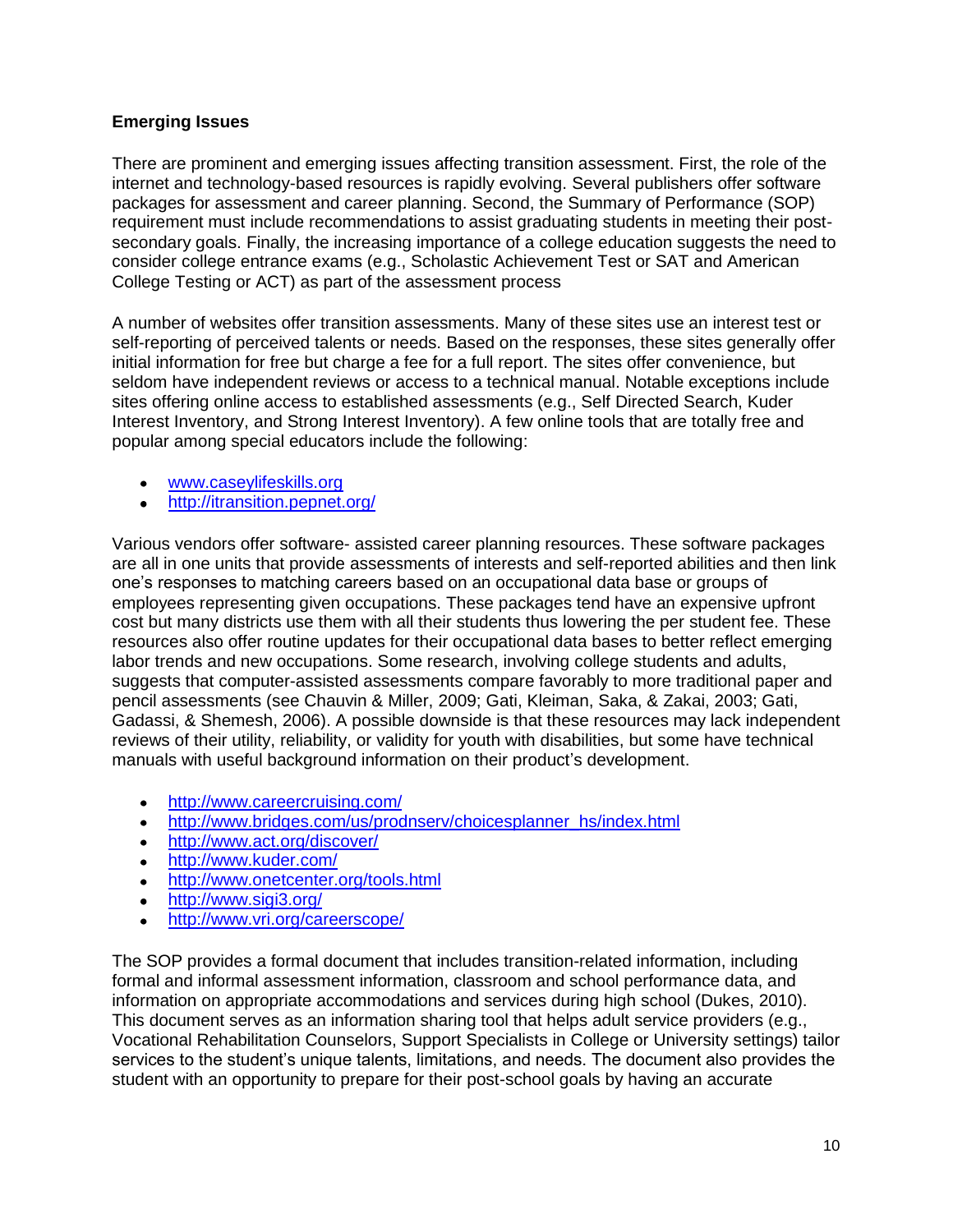summary of their transition assessment data that they then can be proactive with future service providers.

Given the increasing importance of a college education, it seems reasonable to consider helping youth prepare for college entrance exams as part of the transition assessment process. A student"s performance of these exams has a considerable impact on whether they get admitted to a college of their choice. The two most common entrance exams are the ACT and SAT. In helping prepare a student for these exams, you may want to work with the high school guidance counselor given their working knowledge of regional colleges and related expertise. In addition, several publications and websites, most offering free and for a fee services, provide access to sample test questions or further training. Sample websites include the following:

- <http://www.actstudent.org/testprep/index.html>
- <http://www.kaptest.com/College/ACT/index.html>
- <http://www.act-sat-prep.com/>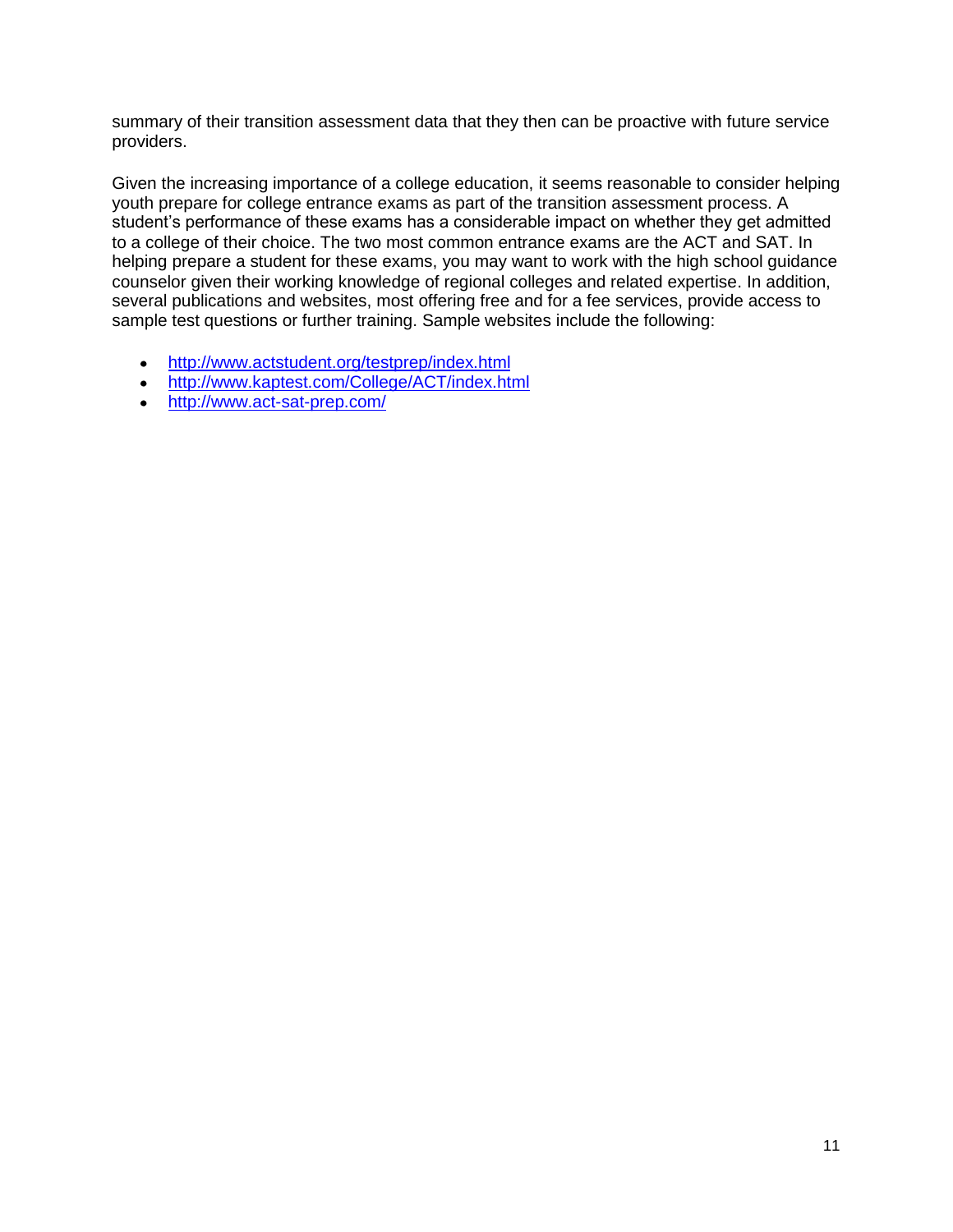#### **References**

American Association on Mental Retardation. (2004). *Supports Intensity Scale*. Washington, DC: American Association on Mental Retardation.

Anderson-Loeb, P. (1996). Independent Living Scales. San Antonio: Pearson Publishing.

- Bardos, A. N. (2002). *Basic Achievement Skills Inventory*. San Antonio: Pearson Publishing.
- Becker, R. L. (2000). *Reading-Free Vocational Interest Inventory* (2<sup>nd</sup> Ed.). Columbus, OH: Elbern Publishing.
- Becker, R.L. (2005) *Becker Work Adjustment Profile: 2*. Cicero, NY: Program Development Associates.
- Bennett, R. K. (2006). *Bennett Mechanical Comprehension Test*. San Antonio: Pearson Publishing.
- Betz, N. E., Fitzgerald, L.F. & Hill, R. (1989). Trait factor theories: Traditional cornerstones of career theory. In M. B. Arthur, D. T. Hall, & B. S. Lawrence (Eds.). *Handbook of Career Theory* (pp. 26-40). Cambridge: Cambridge University Press.
- Brady, R. P. (2007). *Picture Interest Career Survey*. St. Paul, MN: JIST Works.
- Brigance, A. R. (1994). *Brigance LifeSkills Inventory*. North Billerica, MA: Curriculum Associates, Inc.
- Brigance, A. R. (1995). *Brigance Employability Skills Inventory*. North Billerica, MA: Curriculum Associates, Inc.
- Bruininks, R. H., Woodcock, R. W., Weatherman, R. F., & Hill, B. K. (1996). *Scales of Independent Behavior – Revised*. Austin: Pro-Ed.
- Bruininks, R. H., Hill, B. K., Weatherman, R. F., & Woodcock, R. (1986). *Inventory for Client and Agency Planning*. Chicago, IL: Riverside Publishing.
- Bucher, D. E. & Brolin, D. E. (1987). *The Life Centered Career Education (LCCE) Inventory: A curriculum-based, criterion-related assessment instrument*. Alexandria, VA: Council for Exceptional Children.
- Cattell, R. B., Cattell, K. A. & Cattell, E. B. (2000). 16 Personality Factors ( $5<sup>th</sup>$  Ed.). San Antonio: Pearson Publishing.
- Chauvin, I. A. & Miller, M. J. (2009). Congruency between traditional and online career assessments for undergraduate using the Brown and Gore Index. *Psychology Journal, 6*, 2-6.
- Clark, G. M. (1996). Transition planning assessment for secondary-level students with learning disabilities. *Journal of Learning Disabilities*, *29*, 79-92.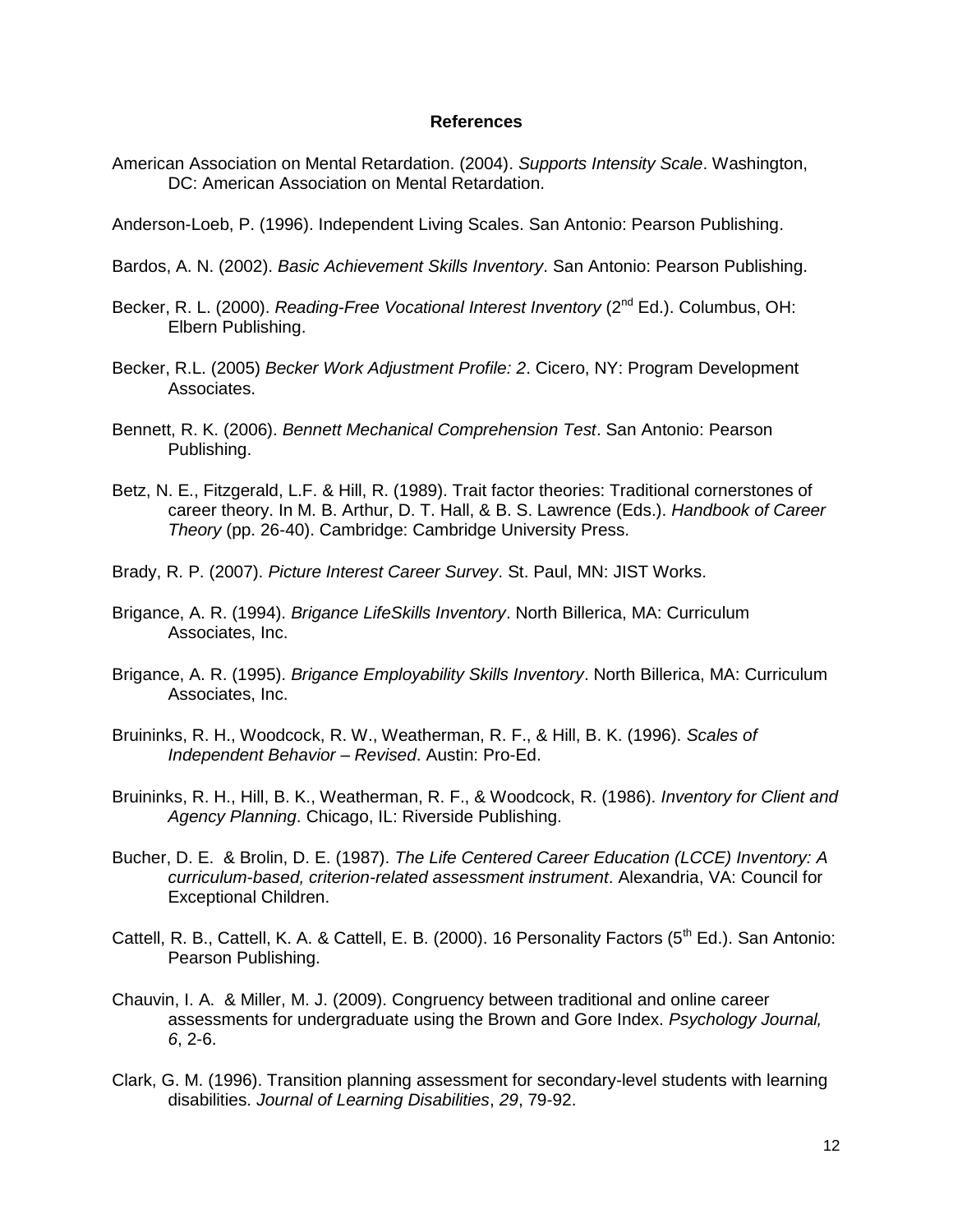- Clark, G.M., & Patton, J. R. (2009). *Transition Planning Inventory: Updated version*. Austin: Pro-Ed.
- Condon, E. & Callahan, M. (2008). Individualized career planning for students with significant support needs utilizing the Discovery and Vocational Profile process, cross agency collaborative funding, and Social Security Work Incentives. *Journal of Rehabilitation, 28*, 85-96.

Curriculum Associates. (2010). Brigance Transition Skills Inventory**.** North Billerica, MA: Author.

- Dukes, L. L. (2010). Gathering data to determine eligibility for services and accommodations. In S. Shaw, J. Madaus, & L. Dukes (Eds.). *Preparing Students with Disabilities for College Success: A practical guide to transition planning*. Baltimore: Brookes Publishing.
- Dunn, L. M. & Dunn, L. M. (1997). Peabody Picture Vocabulary Test (3<sup>rd</sup> Ed.). Circle Pines, MN: American Guidance Services.
- Enderle, J., & Severson, S. (2003). *Enderle-Severson Transition Rating Scales* (3rd Ed.). Moorhead, MN: ESTR Publications.
- Fives, C. J. (2008). Vocational assessment of secondary students with disabilities and the school psychologist. *Psychology in the Schools, 45*, 508-522.
- Gati, I., Gadassi,R. & Shemesh, N. (2006). The predictive validity of a computer-assisted career decision making system: A six year follow-up. *Journal of Vocational Behavior, 68*, 205-218.
- Gati, I., Kleiman, T., Saka, N., & Zakai, A. (2003). Perceived benefits of using an internet-based interactive career planning system. *Journal of Vocational Behavior, 62*, 272-286.
- Gilliam, J. E. (1994). *Work Adjustment Inventory: Measures of job-related temperaments*. Austin: Pro-Ed.
- Glutting, J. J. & Wilkinson, G. (2006). *Wide Range Interest and Opinion Test – Revised*. Austin: Pro-Ed.
- Griffin, C., & Sherron, P. (1996). Finding jobs for young people with disabilities. In P. Wehman (Ed.), *Life beyond the classroom: Transition strategies for young people with disabilities* (2<sup>nd</sup> ed., pp. 163-187). Baltimore, MD: Paul H. Brookes.
- Hammill, D. D., Pearson, N. A., & Wiederhold, J. L. (1997). *Comprehensive Test of Nonverbal Intelligence* (CTONI). Austin: Pro-Ed.
- Harrington, T. F. & O"Shea, A. J. (2000). *Career Decision Making System – Revised.* Circle Pines, MN: American Guidance Services.
- Holland, J. L. & Powell, A. B. (1994). *Self Directed Search: Career Explorer*. Odessa, FL: Psychological Assessment Resources.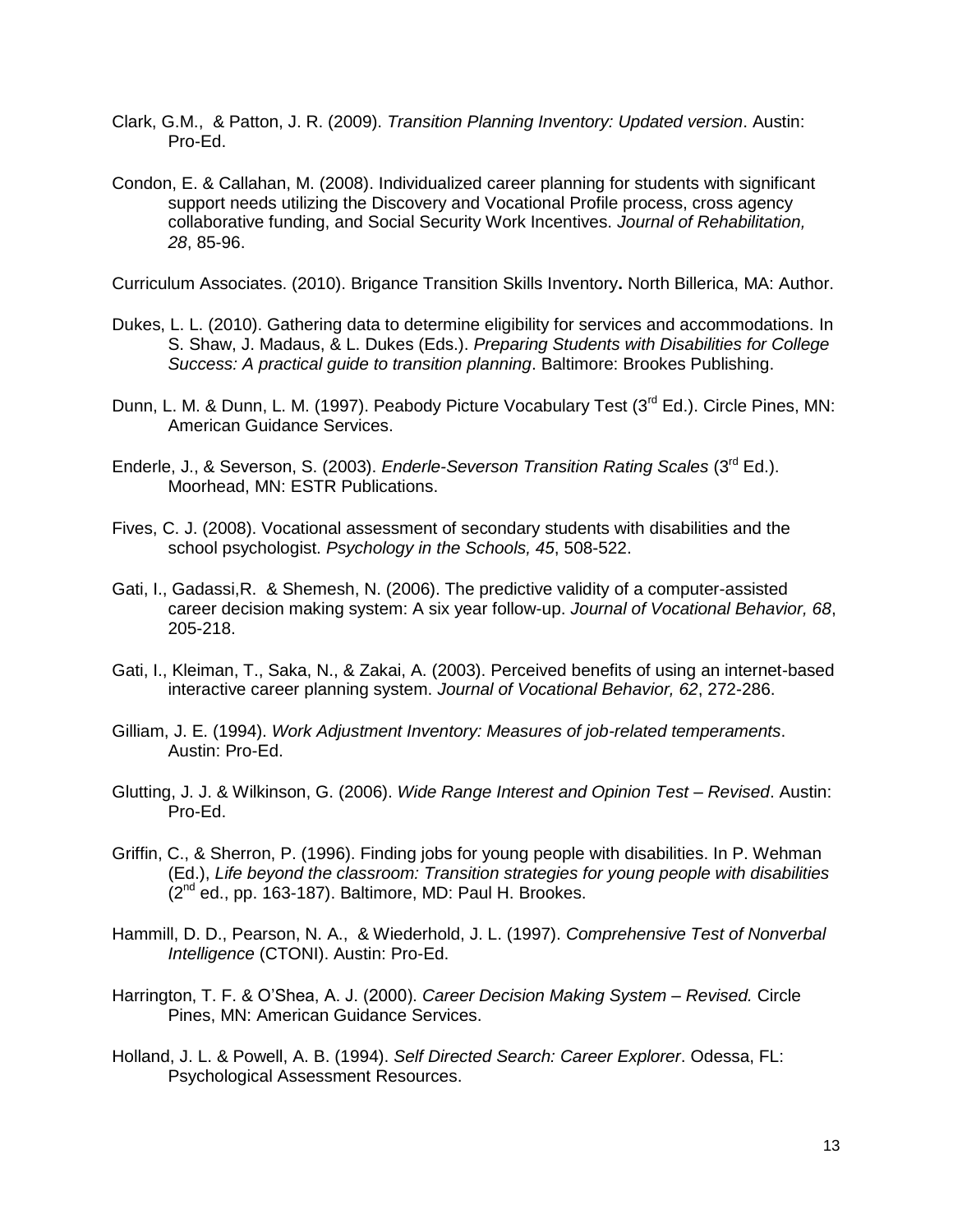- Holland, J. L. (1994). *Self Directed Search: Form R* (4<sup>th</sup> Ed.). Odessa, FL: Psychological Assessment Resources.
- Holland, J. L. (1996). *Self Directed Search: Form E* (4<sup>th</sup> Ed.). Odessa, FL: Psychological Assessment Resources.
- Kaufman, N. A. & Kafmann, N. A. (2004). Kaufman Test of Educational Achievement Second Edition. San Antonio, TX: Pearson.
- Karlsen B. & Gardener, E. F. (1986). Adult Basic Learning Examination (2<sup>nd</sup> Ed.). San Antonio: Pearson Publishing.
- Kortering, L, Braziel, P. & McClannon, T (in press). Career ambitions: A comparison of youth with and without Specific Learning Disabilities. *Remedial and Special Education.*
- Kortering, L. & Braziel, P. (2008). Age Appropriate Transition Assessment: A look at what students say. *Journal of At Risk Youth, 17,* 27-35
- Kortering, L., Sitlington, P. & Braziel, P. (2010). Age appropriate transition assessment as a strategic intervention to help keep youths with emotional or behavioral disorders in school. In D. Cheney (Ed.) Transition of Students with Emotional or Behavior Disorders: Current approaches for positive outcomes (2nd Ed.). Champaign, IL: Research Press.
- Krumbolz, J. D. (1991). *Career Beliefs Inventory*. Palo Alto, CA**:** Consulting Psychologists Press.
- Lambert, N., Nihira, K., & Leland, H. (1993). *AAMR Adaptive Behavior Scale – School* (2nd Ed.). Austin: Pro-Ed.
- Liptak, R. (2006). *Job Search Attitude Survey*. (3rd Ed.). St. Paul, MN: JIST Works.
- Liptak, J. (2008). *Transition to Work Inventory*. St. Paul, MN: JIST Works.
- McLoughlin, J. A., & Lewis, R. B. (2005). Assessing students with special needs (6<sup>th</sup> ed.). Upper Saddle River, NJ: Merrill Prentice Hall.
- Markwardt, F. C. (1997). *Peabody Individual Achievement Test Normative Update*. Circle Pines, MN: American Guidance Services.
- Martin, J. E., Huber-Marshall, L. H., Maxson, L., Jerman, P., Hughes, W., Miller, T., & McGill, T. (2000). *Choice Maker Set: Tools for school-to-work transition*. Frederick, CO: Sopris West.
- Mesibov, G., Thomas, J. B., Chapman, S. M., & Schopler, E. (2007). *TEACCH Transition*  Assessment Profile (2<sup>nd</sup> Ed.). Austin: Pro-Ed.
- Morningstar, M. E., & Liss, J.M. (2008). A preliminary investigation of how states are responding to the transition assessment requirements under IDEIA 2004. *Career Development for Exceptional Individuals, 31*, 48-55.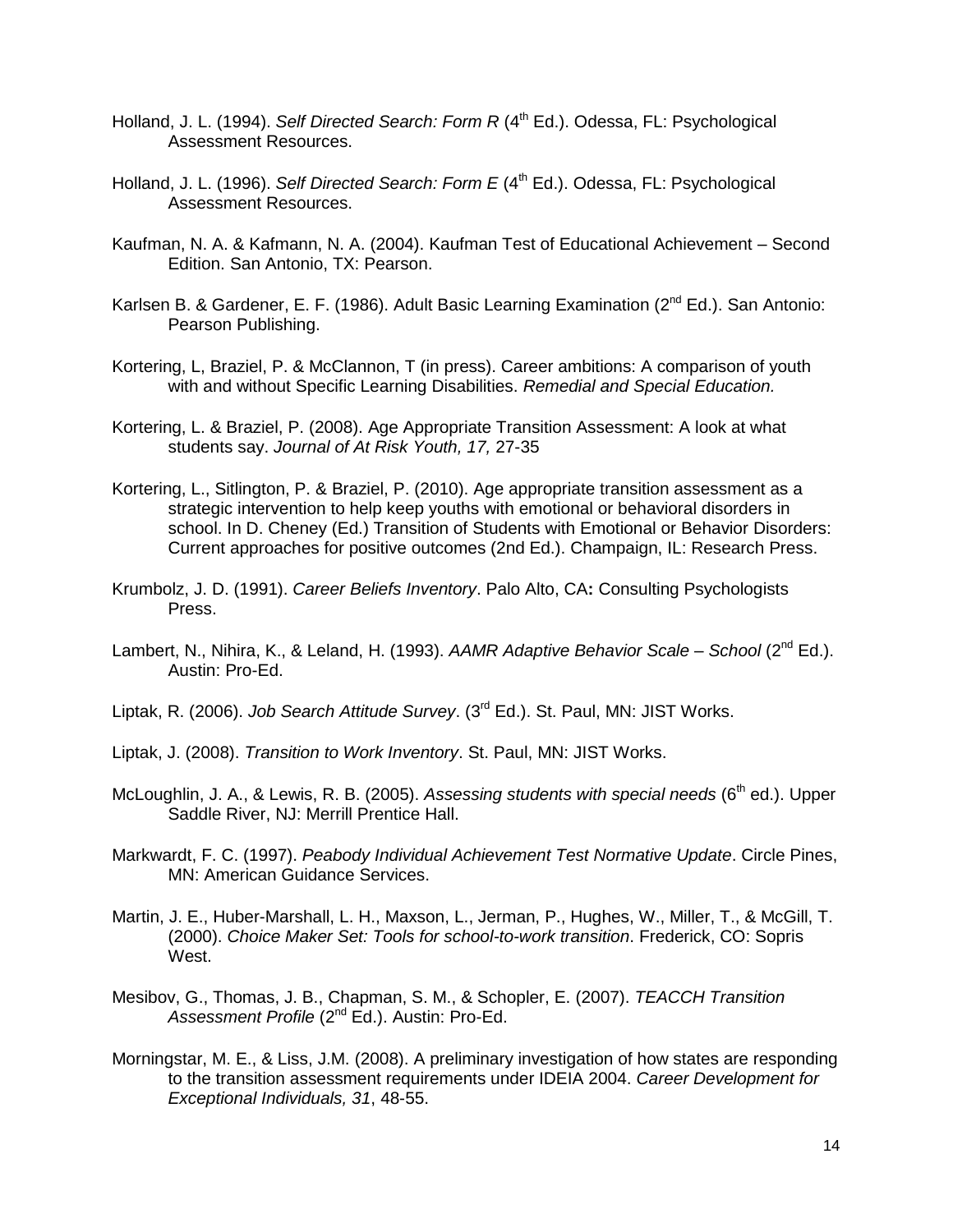- Myers, J. B. & Briggs, K. C. (1988). Meyers-Briggs Type Indicator Form M. Palo Alto, CA: Consulting Psychologists Press.
- Neath, J. & Bolton, B. (2008). *Work Personality Profile*. Austin: Pro-Ed.
- Neubert, D. A. (2003). The role of assessment in the transition to adult life process for students with disabilities. *Exceptionality*, *11*, 63-75.
- Osborn, D. S., & Zunker, V. G. (2006). *Using assessment results for career development*. California: Thomson Publishing.
- Osipow, S. H., Carney, C. C., Winer, J., Yanico, B., & Koschier, M. (1987). *Career Decision Scale*. Odessa, FL: Psychological Assessment Resources.
- Parker, R. M. (2002). *Occupational Aptitude Survey and Interest Schedule* (3<sup>rd</sup> Ed.). Austin: Pro-Ed.
- Power, P. W. (2006). *A Guide to Vocational Assessment* (4<sup>th</sup> ed.). Austin, TX: Pro Ed Publishing
- Roid, G. H. (2003). *The Stanford-Binet Intelligence Scales – Fifth Edition*. Itasca, IL: Riverside.
- Rojewski, J. (2002). Career assessment for adolescents with mild disabilities: Critical concerns for transition planning. *Career Development for Exceptional Individuals, 25*, 73-95.
- Sampson, J. P., Peterson, G. W., Lenz, J. G., Reardon, R. C., & Saunders, D. E. (1996). *Career Thoughts Inventory*. Odessa, FL: Psychological Assessment Resources.
- Sarkees-Wircenski, M. & Scott, J.L. (1995). *Vocational special needs* (3<sup>rd</sup> ed.). Homewood, IL: American Technical.
- Sitlington, P.L, Neubert, D.A., Begun, W.H., Lombard, R.C., & Lecconte, P.J. (2007). *Assess for*  success: A practitioner's handbook on transition assessment (2<sup>nd</sup> ed.). Thousand Oaks, CA: Corwin Press.
- Sitlington, P. L., & Clark, G. M. (2001). Career/vocational assessment: A critical component of transition planning. *Assessment for Effective Intervention*, *26*(4), 5-22.
- Sitlington, P. L., Neubert, D. A., & Leconte, P. J. (1997). Transition assessment: The position of the Division on Career Development and Transition. *Career Development for Exceptional Individuals, 20,* 69-79.
- Sparrow, S. S., Cicchetti, D. V., & Balla, D. A. (2005). *Vineland Adaptive Behavior Scales*  $(2^{nd}$  Ed.). Circle Pines, MN: American Guidance Services.
- Stoelting Publishing. (2000). *Job Observation and Behavior Scale* (JOBS). Wood Dale, IL: Stoelting Publishing.
- Test, D. W. , Aspel, N. P., & Everson, J. M. (2006). *Transition methods for youth with disabilities*. Columbus, OH: Merrill Prentice Hall.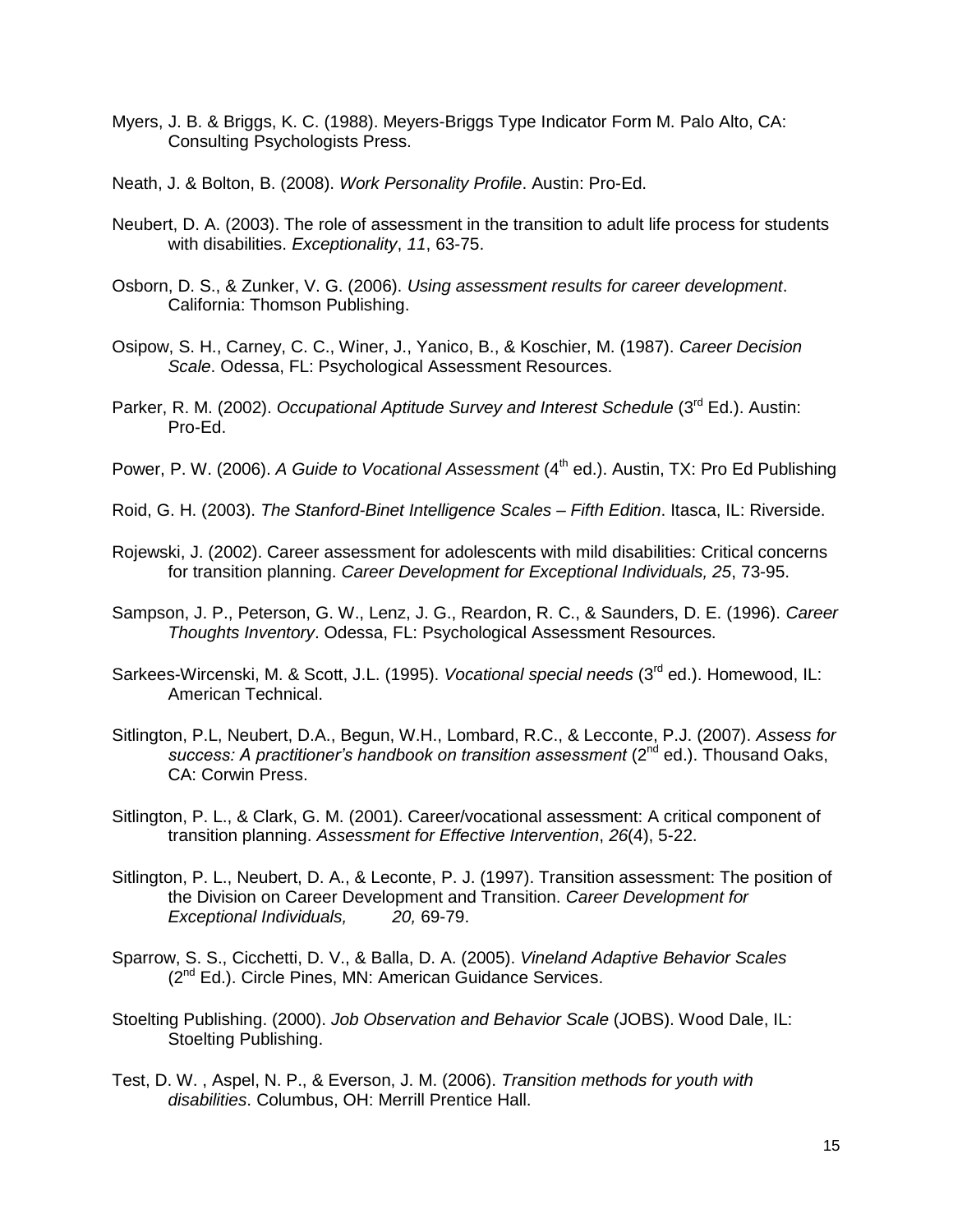- Thoma, C. A., Held, M. F., & Saddler, S. (2002). Transition assessment practices in Nevada and Arizona: Are they tied to best practices? *Journal of Learning Disabilities, 17,* 242-250.
- U. S. Department of Defense (1999). *Armed Services Vocational Aptitude Battery*. North Chicago, IL: U. S. Military Entrance Processing Command.
- U.S. Department of Labor. (2002). *O'Net Career Interest Inventory*. St. Paul, MN: JIST Works.
- U.S. Department of Labor Employment and Training Administration. (2002). *O\*Net Ability Profiler*. Washington, DC: Author.
- Wechsler, D. (1997). *Wechsler Adult Intelligence Test – III*. San Antonio: The Psychological Corporation.
- Wechsler, D. (2004). *Wechsler Intelligence Scale for Children –IV.* San Antonio: The Psychological Corporation.
- Wehmeyer, M. L. & Kelchner, K. (1995). The ARC"s Self-Determination Scale**.** Washington, DC: The ARC of the United States.
- Wiesen, J. P. (1999). *Wiesen Test of Mechanical Aptitude.* Odessa, FL: Psychological Assessment Resources.
- Wheeler, J. (2006). *Community-based Vocational Training*. Verona, WI: Attainment Company.
- Whitfield, E.A., Feller, R. W., & Wood, C. (2009). *A counselor's guide to career assessment instruments* (5<sup>th</sup> ed.). Broken Arrow, OK: National Career Development Association.
- Wilkinson, G. S. & Robertson, G. J. (2006). *The Wide Range Achievement Test* (4<sup>th</sup> Ed.). Wilmington, DE: Jastek Publishing.
- Wolman, X, Campeau, X, DuBois, X, & Stolraski, X. (1994). *American Institutes for Research Self-Determination Scale.* Washington, DC: American Institutes for Research. **\*\*\* initials**
- Wonderlic, E. F. (1992). *Wonderlic Personnel Test*. Libertyville, IL: Wonderlic.
- Woodcock, R. W., McGrew, K. S., & Mather, N. (2001). *Woodcock-Johnson III Tests of Achievement*. Itasca, IL: Riverside.

### **Informative Links and Other Sources of Information**

#### **Podcasts**

<http://itcnew.idahotc.com/pages/pastwebinars.htm#feb15-06> - This is a podcast of a presentation by Gary Clark and Jacque Hyatt on "Using Assessment Information for Planning Transition Services."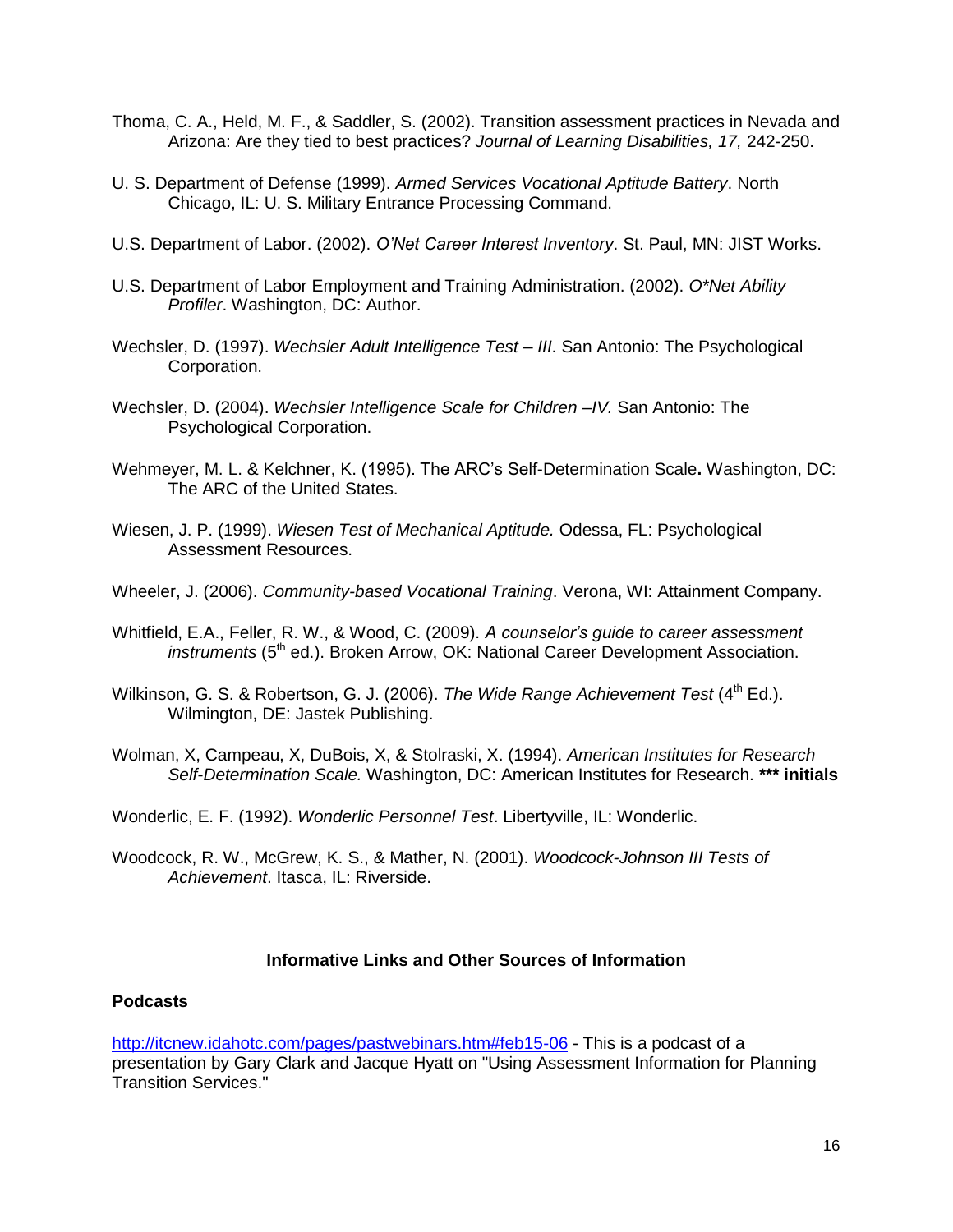#### **Websites**

[http://www.cde.state.co.us/cdesped/download/pdf/TK\\_TransAssessment.pdf](http://www.cde.state.co.us/cdesped/download/pdf/TK_TransAssessment.pdf) - Produced by the Colorado Department of Education, Special Education Services Unit. This site offers a brief document explaining Transition Assessment.

<http://education.ou.edu/zarrow/?rd=1> – The Zarrow Center at the University of Oklahoma provides access to a variety of transition-related assessments and related materials.

<http://www.khake.com/page51.html> - This page provides links for students and guidance counselors including resources to self assessments, career planning, career development and college planning. Additional career exploration resources for younger students are found on the [Career Guides page.](http://www.khake.com/page64.html) For a more complete list of career and technical education resources in each state visit the [State Career and Technical Education Resources page.](http://www.khake.com/page36.html)

<http://www.ksde.org/Default.aspx?tabid=3235> - This link provides general information on various types of transition assessments.

[http://www.ncdcdt.org/downloads/guidance\\_career\\_counselor\\_toolkit.pdf](http://www.ncdcdt.org/downloads/guidance_career_counselor_toolkit.pdf) - Great resource for general and specific information relating to career counseling services.

[http://www.ncwd-youth.info/resources\\_&\\_Publications/assessment.html](http://www.ncwd-youth.info/resources_&_Publications/assessment.html) - Career Planning Begins with Assessment: A Guide for Professionals Serving Youth with Educational and Career Development Challenges. This guide serves as a resource for multiple audiences within the workforce development system. Youth service practitioners will find information on selecting career-related assessments, determining when to refer youth for additional assessment, and additional issues such as accommodations, legal issues, and ethical considerations. Administrators and policymakers will find information on developing practical and effective policies, collaboration among programs, and interagency assessment systems.

<http://www.nsttac.org/transitionstates/map.aspx> - Using the google search function at the bottom of the map, enter the term "transition assessment" and 13 states will come up. Click on the respective links to locate relevant materials and tools relating to transition assessment.

<http://www.ode.state.or.us/gradelevel/hs/transition/newsletters/2004/ttvol02issue03.pdf> – Produced in November 2003 by the Oregon Department of Education and Transition, this issue of the Transition Toolbox newsletter focuses on Vocational Transition Assessment-its purpose, types, and uses, and the role of professionals in the vocational assessment process and resources for vocational assessment.

[http://www.onetcenter.org/guides.html#tests and other assessments helping you make better](http://www.onetcenter.org/guides.html#tests_and_other_assessments__helping_you_make_better_career_decisions)  [career decisions](http://www.onetcenter.org/guides.html#tests_and_other_assessments__helping_you_make_better_career_decisions) - Testing and Assessment Consumer Guides by the Occupational Information Network (O\*Net) resource Center.

[http://www.seattleu.edu/ccts/func\\_eval/index.asp](http://www.seattleu.edu/ccts/) - A Guide to Functional Vocational Evaluation was developed in Washington State (October 2004) by staff at The Center for Change in Transition Services, a Washington State Needs Project funded by the Office of Superintendent of Public Instruction in collaboration with Seattle University.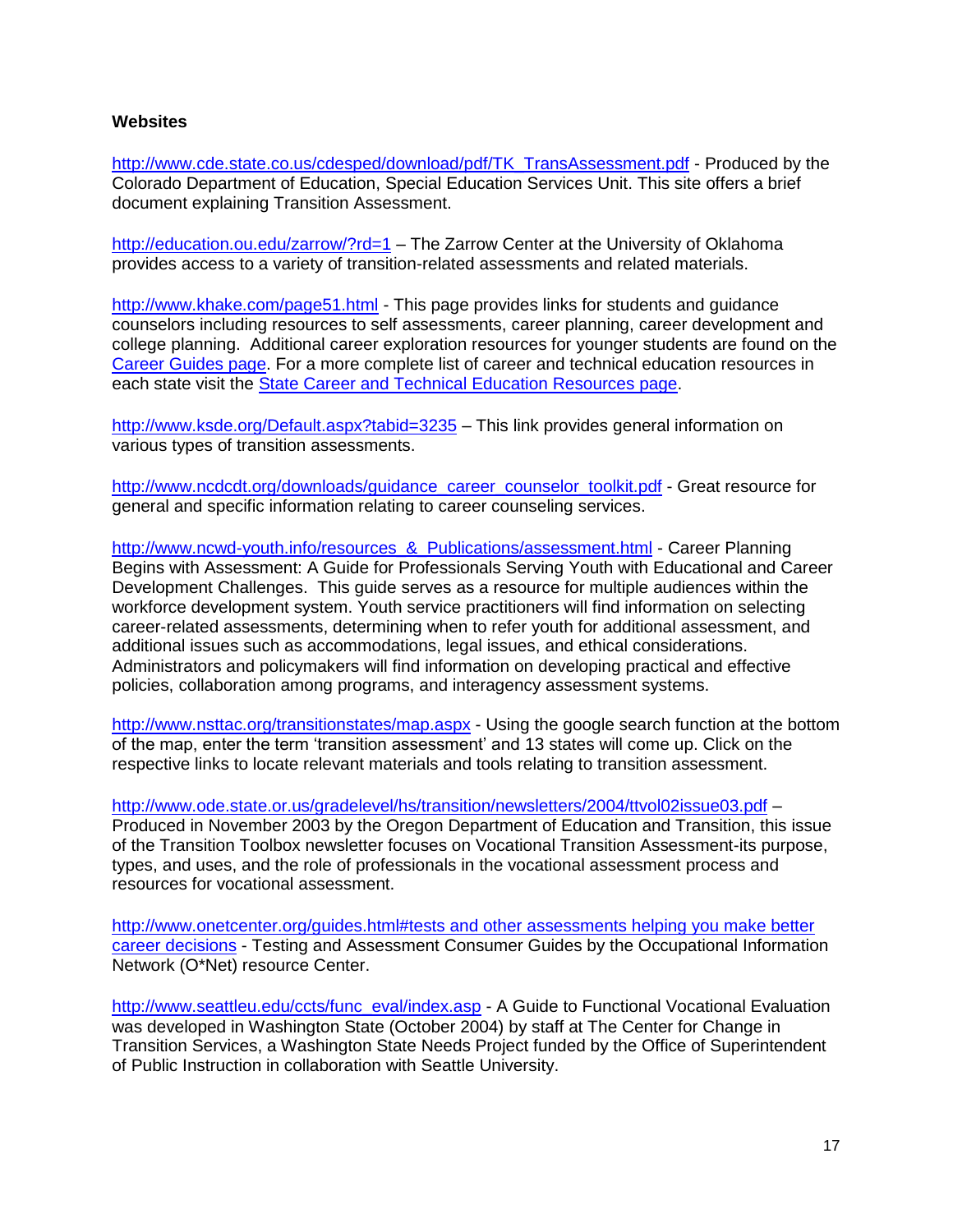[http://transitioncoalition.org/transition/module\\_home.php](http://transitioncoalition.org/transition/module_home.php) - Assessing Students with Disabilities: Transition Planning for the IEP is a website developed by Gary Clark at the University of Kansas.

[http://transitioncoalition.org/transition/assessment\\_review/all.php](http://transitioncoalition.org/transition/assessment_review/all.php) - This page is part of the Transition Coalition Website and includes peer reviews of various transition assessments.

<http://www.tslp.org/docs/QuickbookIEPChecklistFinal091407.pdf> - The South Dakota transition staff put this resource together, includes informal assessments, background information, and a number of assessment resources.

<http://www.vcu.edu/ttac/transition/assessment.shtml>The Virginia Department of Education (VDOE) Assessment Transition Packet was designed to assist those individuals who might need a structured, coordinated effort that involves collecting data on students' strengths, preferences, and interests related to their postsecondary goals. The matrix is a sampling of different assessments that may be used to define those goals.

#### **Presentations**

[http://www.ncset.org/teleconferences/transcripts/2005\\_10.asp](http://www.ncset.org/teleconferences/transcripts/2005_10.asp) - A Transcript of NCSET teleconference call held on October 25, 2005, with associated PowerPoint. Presented by Joe Timmons, (Project Coordinator) and Mary Podmostko, (Senior Project Associate) from the National Collaborative on Workforce and Disability/Youth and titled "Career Planning Begins with Assessment'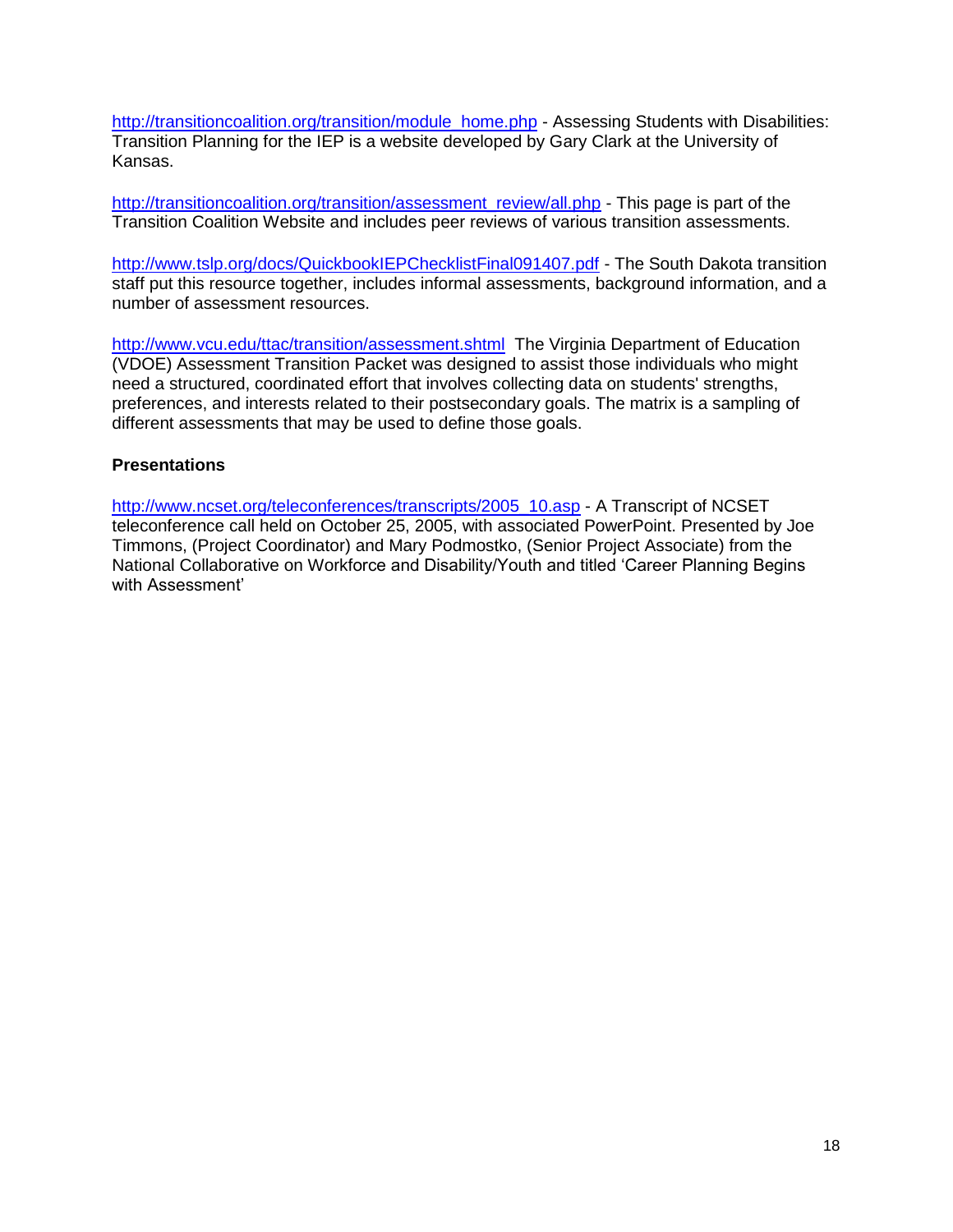#### **Transition Assessment Implementation Timeline: Suggestions for Assessment**

The following timeline provides educators and service providers with guidance for implementing an on-going transition assessment process. The timeline suggests that assessment begins as early as elementary school (and is required by age 16 and lower in some states) and evolves over time. Each area begins with questions to consider when selecting assessment tools. There are four sections: (a) academic assessment, (b) self-determination assessment, (c) vocational interest and exploration, and (d) adaptive behavior/ independent living. Within each section is a list of tools which may be used and suggested grade levels for administration. It is suggested that some assessments be administered every year and others would be more appropriate for occasional administration. The list of assessments instruments is not exhaustive, but provides a starting point for practitioners. Please be aware that there are other transition related assessments for students with disabilities. NSTTAC is not endorsing any programs or products that are sold for profit and described in this guide. If there are other assessments you feel have assisted in the transition planning process for students and would like for NSTTAC to consider adding to the timeline please feel free to contact Larry Kortering (korteringlj@appstate.edu) or Dawn Rowe (drowe6@uncc.edu).

Authors" Note: NSTTAC staff developed this resource by extending materials from Jim Martin at University of Oklahoma"s Zarrow Center, the West Virginia Department of Education, the Colorado Department of Education, and the Transition Coalition at the University of Kansas.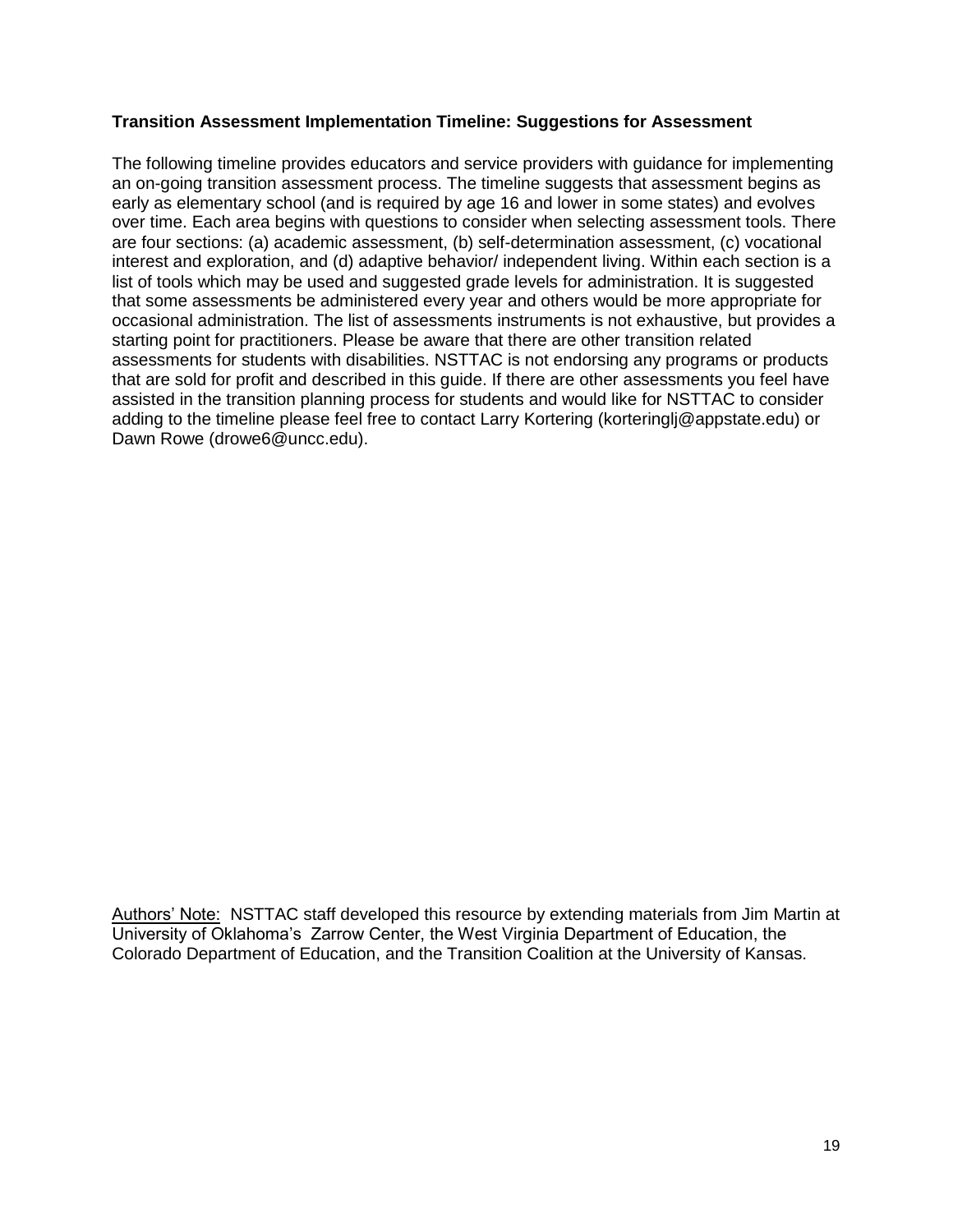| Skills, Interests, Needs                                                                                                                                                                                                                                                                                                                                                                                                                                                                                                                           | 8 <sup>th</sup> Grade (or less) | Skills, Interests, Needs<br>9 <sup>th</sup> Grade | Skills, Interests, Needs<br>$10^{\text{th}}$ Grade<br><b>Academic Assessment</b> | 11 <sup>th</sup> Grade | Skills, Interests, Needs<br>$12^{\text{th}}$ Grade + |  |
|----------------------------------------------------------------------------------------------------------------------------------------------------------------------------------------------------------------------------------------------------------------------------------------------------------------------------------------------------------------------------------------------------------------------------------------------------------------------------------------------------------------------------------------------------|---------------------------------|---------------------------------------------------|----------------------------------------------------------------------------------|------------------------|------------------------------------------------------|--|
| Does the student have Academic needs? Use one or more of the following Assessments to find out. Remember, you are trying to help the student answer the following<br>questions:<br>Who am I?<br>What are my unique talents and interests?<br>What do I want in life, now and in the future?<br>What are some of life's demands that I can meet now?<br>What are the main barriers to getting what I want from school and my community?<br>What are my options in the school and community for preparing me for what I want, now and in the future? |                                 |                                                   |                                                                                  |                        |                                                      |  |
| Frequency                                                                                                                                                                                                                                                                                                                                                                                                                                                                                                                                          | Prior to IEP Meeting            | Prior to IEP Meeting                              | Prior to IEP Meeting                                                             | Prior to IEP Meeting   | Prior to IEP Meeting                                 |  |
| Curriculum-Based<br>Assessments<br><b>Example of Data Sheet</b><br>1Example of Data Sheet 2                                                                                                                                                                                                                                                                                                                                                                                                                                                        | Student                         | $\Box$ Student                                    | $\Box$ Student                                                                   | $\Box$ Student         | $\Box$ Student                                       |  |
| End of Grade or Course<br>Assessments                                                                                                                                                                                                                                                                                                                                                                                                                                                                                                              | $\Box$ Student                  | $\Box$ Student                                    | $\Box$ Student                                                                   | $\Box$ Student         | $\Box$ Student                                       |  |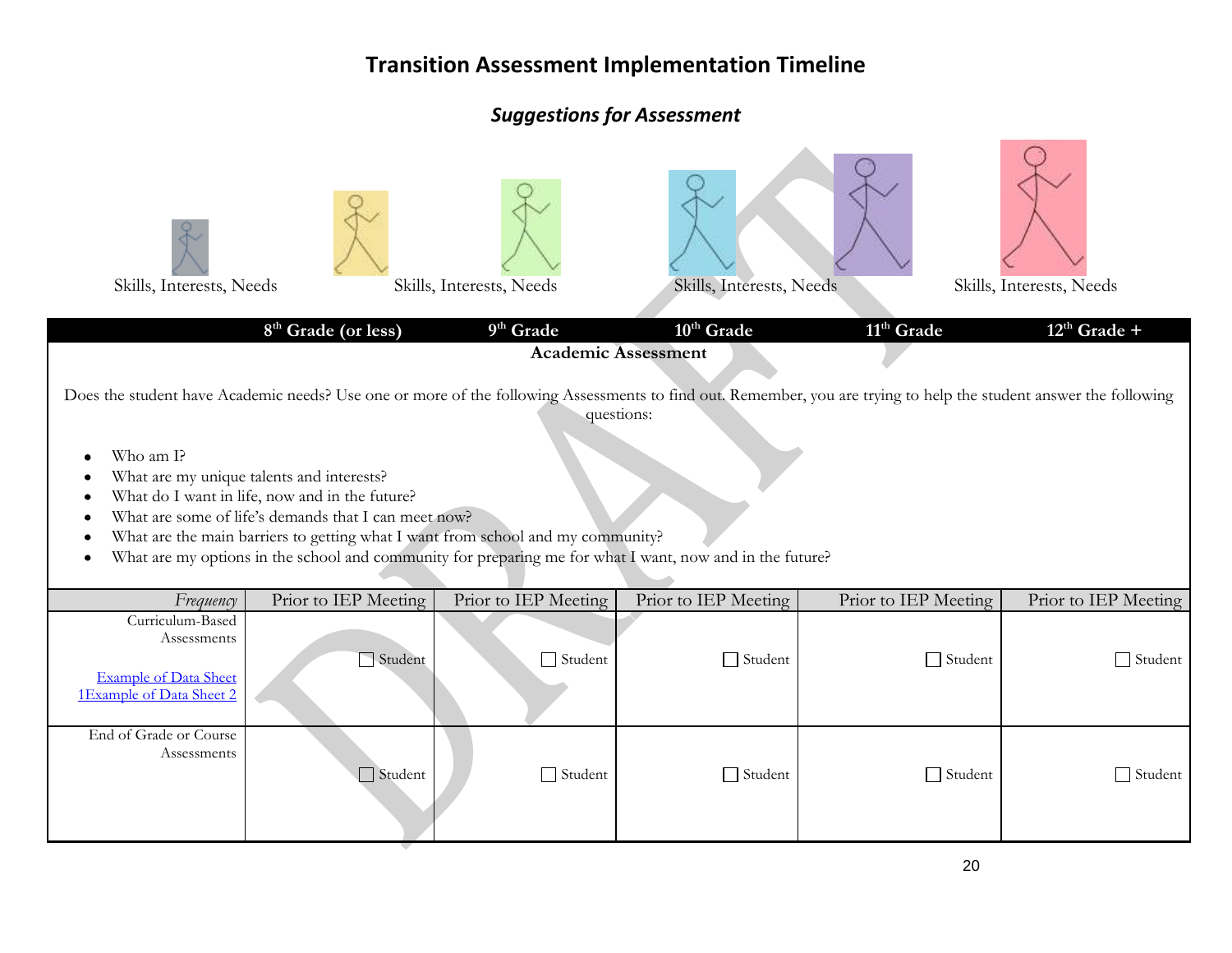| Pre-Scholastic Achievement<br>Test (PSAT) or Scholastic<br>Achievement Test (SAT | $\hfill\Box$ Student | $\hfill\Box$ Student | Student        |
|----------------------------------------------------------------------------------|----------------------|----------------------|----------------|
| American College Testing<br>(ACT)                                                | $\hfill\Box$ Student | $\hfill\Box$ Student | Student        |
| Armed Services Vocational<br>Aptitude Battery (ASVAB)                            |                      | $\hfill\Box$ Student | Student        |
| Kaufman Test of Educational<br>Achievement (KTEA)                                | $\Box$ Student       |                      | $\Box$ Student |
| Peabody Picture Vocabulary<br>Test (PPVT)                                        | $\Box$ Student       |                      | $\Box$ Student |
| Tests of Adult Basic<br>Education (TABE)                                         |                      |                      | Student        |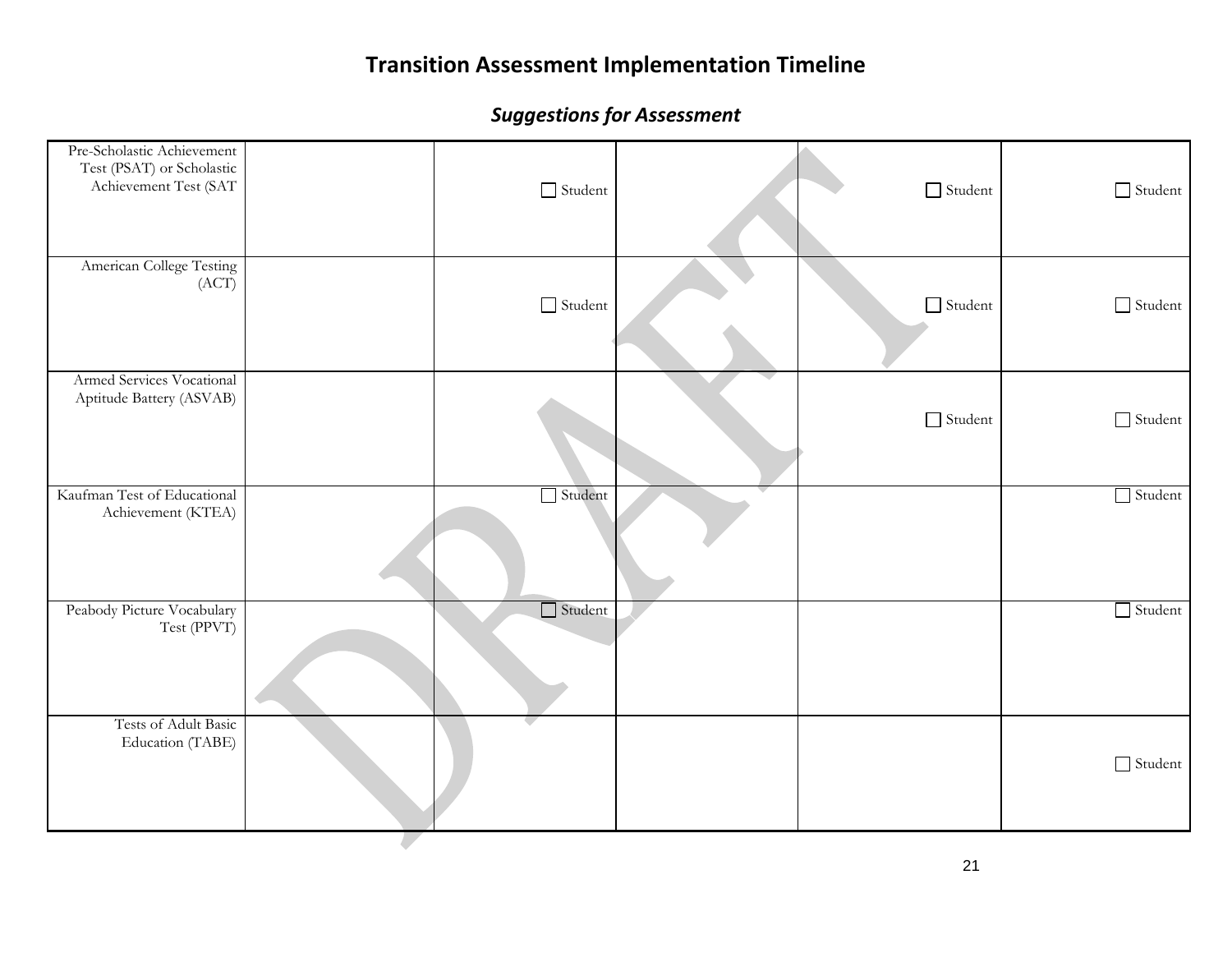| Key Math<br>Add to narrative                                                                             | Student                                                                                         |                |                |                |                |
|----------------------------------------------------------------------------------------------------------|-------------------------------------------------------------------------------------------------|----------------|----------------|----------------|----------------|
| <b>ACT WorkKeys</b>                                                                                      |                                                                                                 |                |                | Student        | $\Box$ Student |
| Wide Range Achievement<br>$Test-4th Ed. (WRAT - 4)$                                                      | Student                                                                                         | $\Box$ Student | Student        | $\Box$ Student | $\Box$ Student |
| Weschler Individual<br>Achievement Test (WIAT)                                                           | Review Permanent Records:<br>Aptitudes should be<br>included in the<br>psychological Assessment | $\Box$ Student |                |                | $\Box$ Student |
| Woodcock-Johnson Test of<br>Achievement or Reading<br>Mastery<br>*Indicates assessment is free of charge | $\Box$ Student                                                                                  | $\Box$ Student | $\Box$ Student | $\Box$ Student | $\Box$ Student |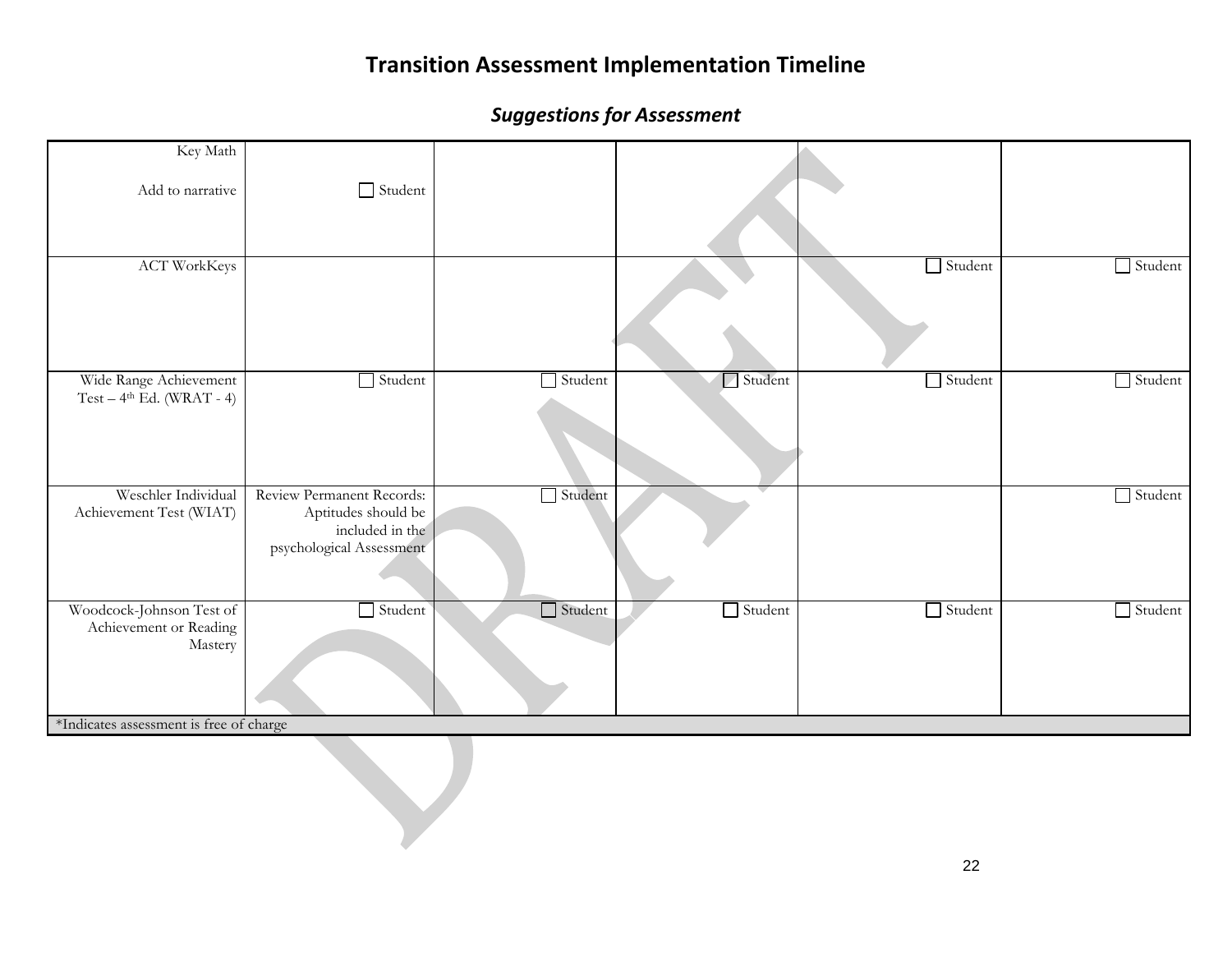### *Suggestions for Assessment*

| Self-Awareness                                                                                                                                                                                                                                                                                                                                                                                                                                                                                                                                                                       | Choice Making<br>8th Grade (or less) | Goal Setting<br>9th Grade | Decision Making<br>10th Grade | Self-Advocacy<br>11 <sup>th</sup> Grade | Problem Solving<br>$12th$ Grade + |  |  |
|--------------------------------------------------------------------------------------------------------------------------------------------------------------------------------------------------------------------------------------------------------------------------------------------------------------------------------------------------------------------------------------------------------------------------------------------------------------------------------------------------------------------------------------------------------------------------------------|--------------------------------------|---------------------------|-------------------------------|-----------------------------------------|-----------------------------------|--|--|
| <b>Self-Determination Assessment</b><br>Does the student have SD needs? Use one or more of the following Assessments to find out. Remember, you are trying to help the student answer the following<br>questions:<br>Who am I?<br>What are my unique talents and interests?<br>What do I want in life, now and in the future?<br>What are some of life's demands that I can meet now?<br>What are the main barriers to getting what I want from school and my community?<br>What are my options in the school and community for preparing me for what I want, now and in the future? |                                      |                           |                               |                                         |                                   |  |  |
| Frequency                                                                                                                                                                                                                                                                                                                                                                                                                                                                                                                                                                            | Prior to IEP Meeting                 | Prior to IEP Meeting      | Prior to IEP Meeting          | Prior to IEP Meeting                    | Prior to IEP Meeting              |  |  |
| AIR SD Assessment*                                                                                                                                                                                                                                                                                                                                                                                                                                                                                                                                                                   |                                      |                           |                               |                                         |                                   |  |  |
| http://education.ou.edu/zarro<br>$w/?p = 388z = 3$                                                                                                                                                                                                                                                                                                                                                                                                                                                                                                                                   | $\Box$ Student                       | $\Box$ Student            | $\Box$ Student                | $\Box$ Student                          | $\Box$ Student                    |  |  |
|                                                                                                                                                                                                                                                                                                                                                                                                                                                                                                                                                                                      | Family Member                        | Family Member             | Family Member                 | Family Member                           | Family Member                     |  |  |
|                                                                                                                                                                                                                                                                                                                                                                                                                                                                                                                                                                                      | Educator                             | $\Box$ Educator           | $\Box$ Educator               | $\Box$ Educator                         | $\Box$ Educator                   |  |  |
|                                                                                                                                                                                                                                                                                                                                                                                                                                                                                                                                                                                      |                                      |                           |                               |                                         |                                   |  |  |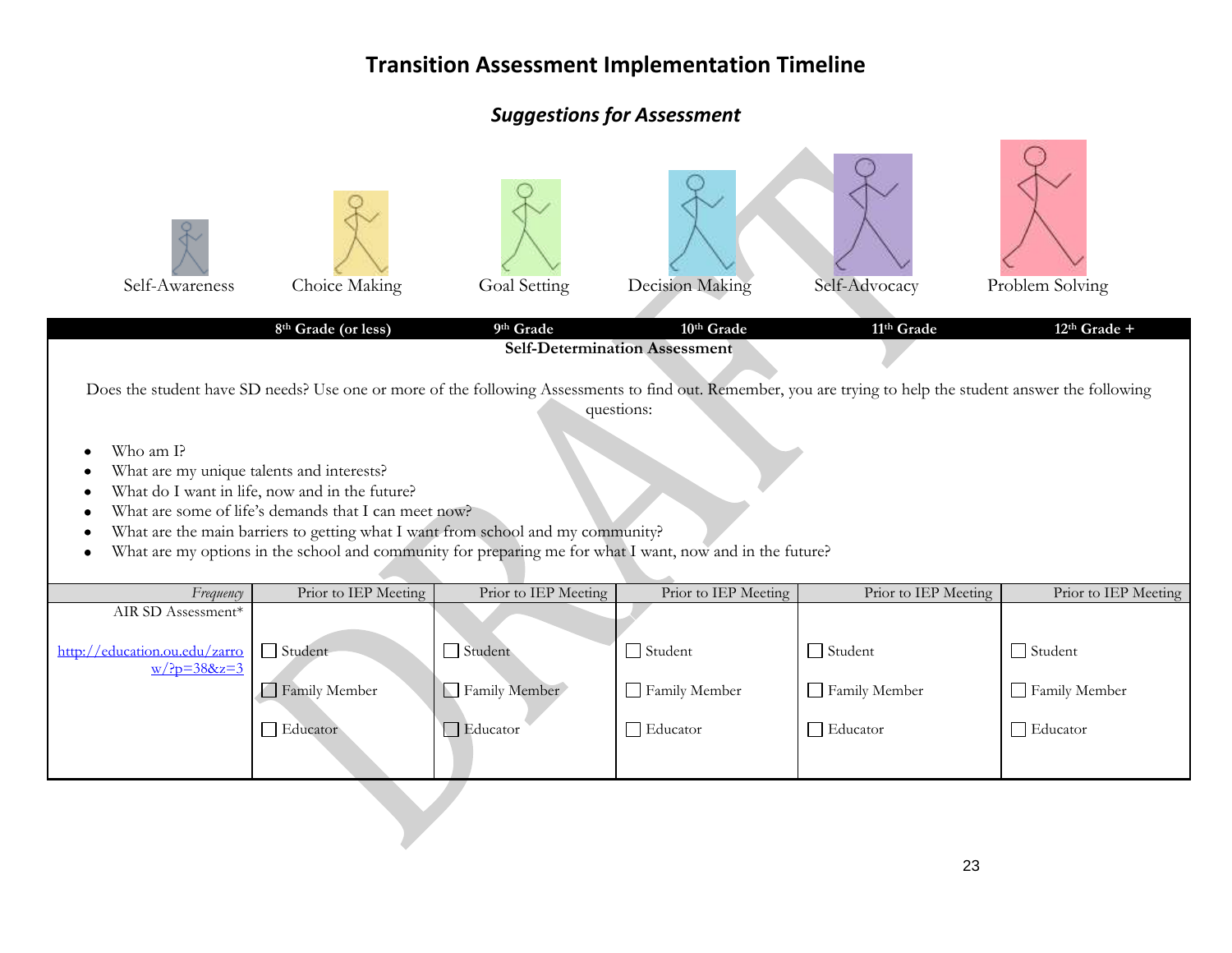| ARC SD Assessment*                                                                        |                 |                 |                           |                 |                 |
|-------------------------------------------------------------------------------------------|-----------------|-----------------|---------------------------|-----------------|-----------------|
| http://education.ou.edu/zarro<br>$W/?p = 388z = 39$                                       | $\Box$ Student  | $\Box$ Student  | $\Box$ Student            | Student         | $\Box$ Student  |
|                                                                                           | Family Member   | Family Member   | Family Member             | Family Member   | Family Member   |
|                                                                                           | $\Box$ Educator | $\Box$ Educator | $\Box$ Educator           | Educator        | □ Educator      |
|                                                                                           |                 |                 |                           |                 |                 |
| Field & Hoffman Self-<br>Determination battery*                                           |                 |                 |                           |                 |                 |
| http://education.ou.edu/zarro<br>$w/?p = 388z = 41$                                       | $\Box$ Student  | $\Box$ Student  | $\Box$ Student            | $\Box$ Student  | $\Box$ Student  |
|                                                                                           | Family Member   | Family Member   | Family Member             | Family Member   | Family Member   |
|                                                                                           | Educator        | $\Box$ Educator | Educator                  | $\Box$ Educator | $\Box$ Educator |
|                                                                                           |                 |                 |                           |                 |                 |
| ChoiceMaker Self<br>Determination Assessment                                              |                 |                 |                           |                 |                 |
|                                                                                           | $\Box$ Student  | $\Box$ Student  | $\Box$ Student            | $\Box$ Student  | $\Box$ Student  |
| http://store.cambiumlearning.<br>com/ProductPage.aspx?parent<br>Id=019001544&functionID=0 | Family Member   | Family Member   | Family Member             | Family Member   | Family Member   |
| 09000008&site=sw                                                                          | $\Box$ Educator | Educator        | $\triangleright$ Educator | □ Educator      | $\Box$ Educator |
| (cost \$14.95 / 25 copies)                                                                |                 |                 |                           |                 |                 |
| Observation*                                                                              |                 |                 |                           |                 |                 |
| <b>Example of Task Analysis 1</b>                                                         | $\Box$ Student  | $\Box$ Student  | $\Box$ Student            | $\Box$ Student  | $\Box$ Student  |
| <b>Example of Task Analysis 2</b>                                                         | Family Member   | Family Member   | Family Member             | Family Member   | Family Member   |
|                                                                                           | Educator        | Educator        | □ Educator                | $\Box$ Educator | Educator        |
|                                                                                           |                 |                 |                           |                 |                 |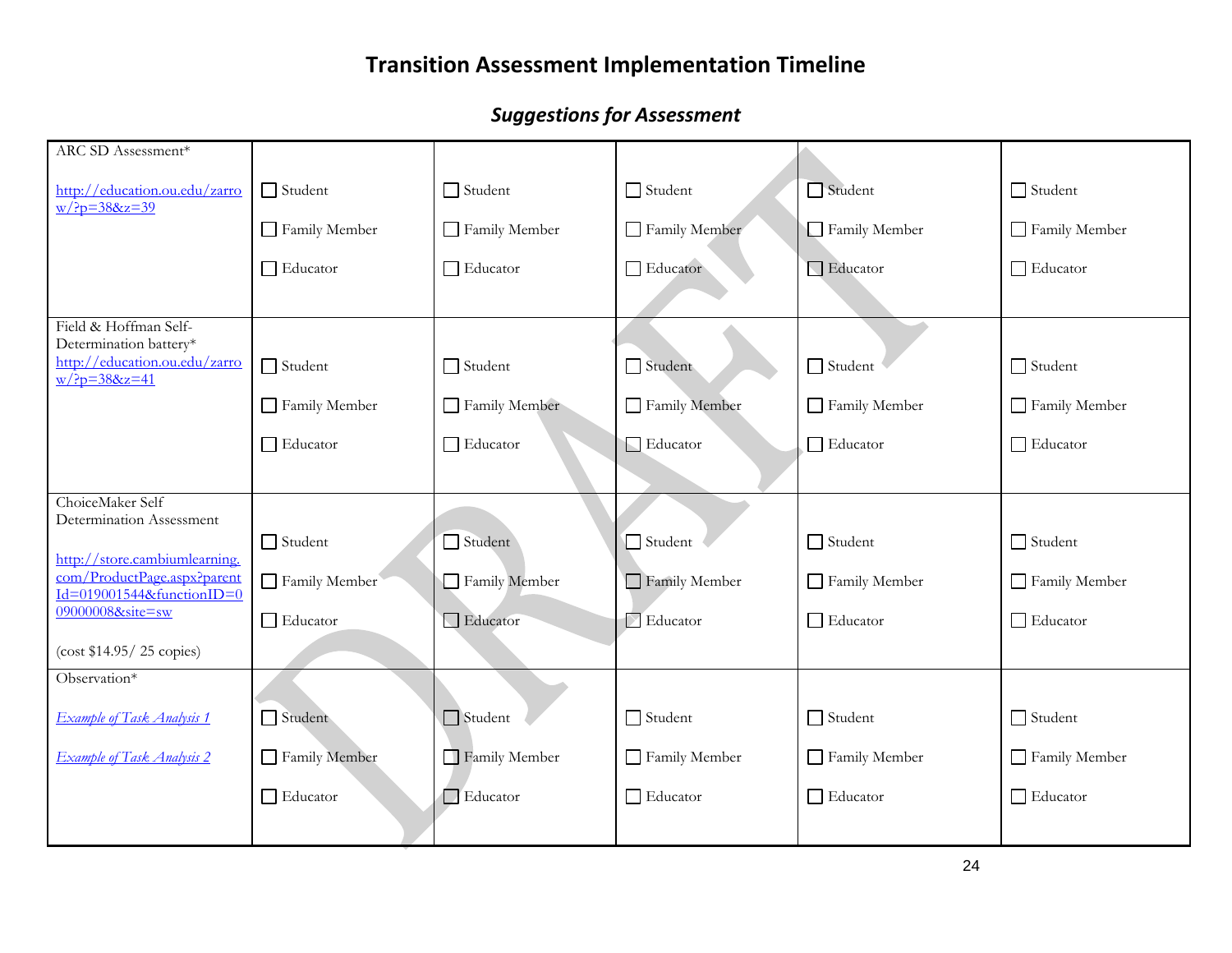| Interviews/Questionnaires*              |                 |                 |                |                 |                 |
|-----------------------------------------|-----------------|-----------------|----------------|-----------------|-----------------|
| <b>Employment-Related</b><br>Questions  | $\Box$ Student  | $\Box$ Student  | $\Box$ Student | $\Box$ Student  | $\Box$ Student  |
| <b>Dream Sheet</b>                      | Family Member   | Family Member   | Family Member  | Family Member   | Family Member   |
|                                         | $\Box$ Educator | $\Box$ Educator | Educator       | $\Box$ Educator | $\Box$ Educator |
|                                         |                 |                 |                |                 |                 |
| Environmental Analysis*                 | Student         | Student         | Student        | Student         | Student         |
|                                         | Family Member   | Family Member   | Family Member  | Family Member   | Family Member   |
|                                         | $\Box$ Educator | $\Box$ Educator | Educator       | $\Box$ Educator | $\Box$ Educator |
|                                         |                 |                 |                |                 |                 |
| Curriculum-based                        |                 |                 |                |                 |                 |
| Assessments (some are free)             | $\Box$ Student  | $\Box$ Student  | Student        | $\Box$ Student  | $\Box$ Student  |
| Example of Data Sheet 1                 | Family Member   | Family Member   | Family Member  | Family Member   | Family Member   |
| <b>Example of Data Sheet 2</b>          | $\Box$ Educator | Educator        | Educator       | $\Box$ Educator | $\Box$ Educator |
| *Indicates assessment is free of charge |                 |                 |                |                 |                 |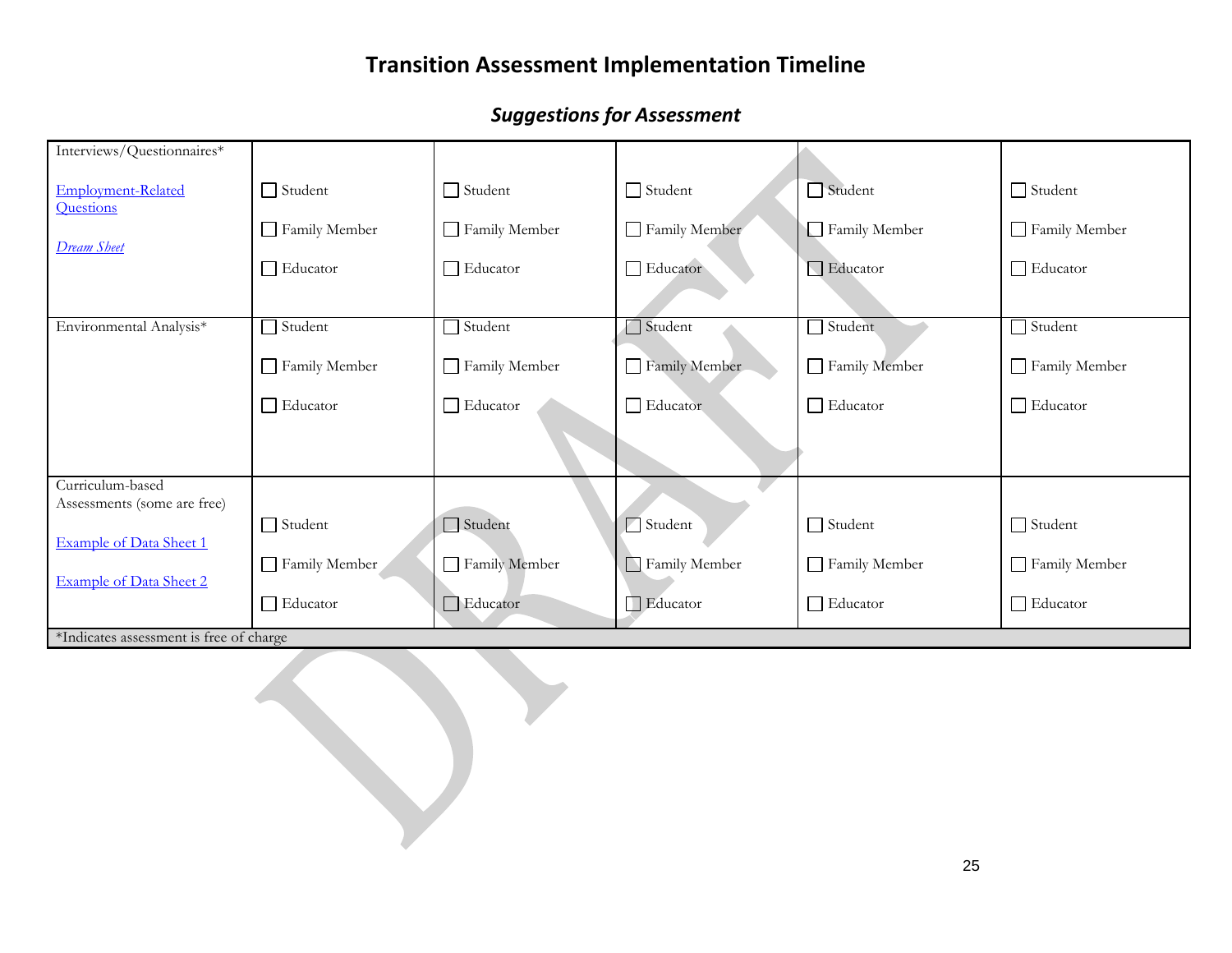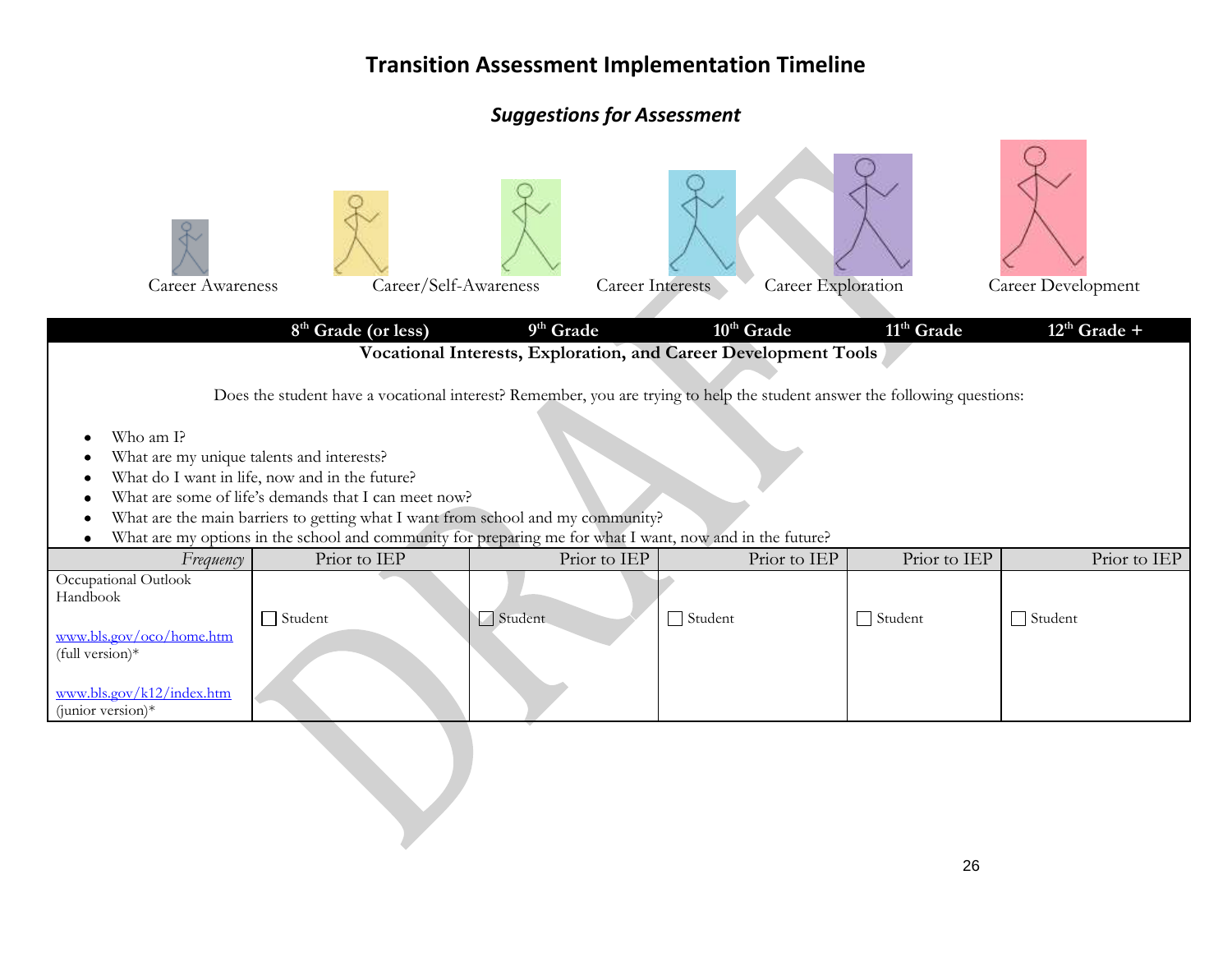| Job Videos (to watch videos<br>about jobs)*<br>http://acinet.org/acinet/video<br>s.asp?id=27,&nodeid=27                                                                      | $\Box$ Student | $\Box$ Student | $\Box$ Student | $\Box$ Student | $\Box$ Student |
|------------------------------------------------------------------------------------------------------------------------------------------------------------------------------|----------------|----------------|----------------|----------------|----------------|
| ACT Explore (8th Grade)                                                                                                                                                      | $\Box$ Student |                |                |                |                |
| SDS Career Explorer<br>http://www3.parinc.com/pro<br>ducts/product.aspx?Productid<br>$\frac{\text{SDS} \cdot \text{CE}}{\text{CDS} \cdot \text{CE}} \cdot \frac{1}{960}{35}$ | $\Box$ Student |                |                |                |                |
| ACT Plan (10th Grade)                                                                                                                                                        |                |                | $\Box$ Student |                |                |
| Self-Directed Search Form R<br>or E http://www.self-<br>directed-search.com/<br>\$9.95/report                                                                                |                | $\Box$ Student | $\Box$ Student | $\Box$ Student | $\Box$ Student |
| <b>ONET</b> Interest Profiler<br>http://www.onetcenter.org/I<br>P.html (Free)                                                                                                |                | Student        |                |                | $\Box$ Student |
| Campbell Interest and Skill<br>Survey (CISS)<br>http://psychcorp.pearsonasses<br>sments.com/HAIWEB/Cultur<br>$es/en-$                                                        |                | $\Box$ Student | $\Box$ Student | $\Box$ Student | $\Box$ Student |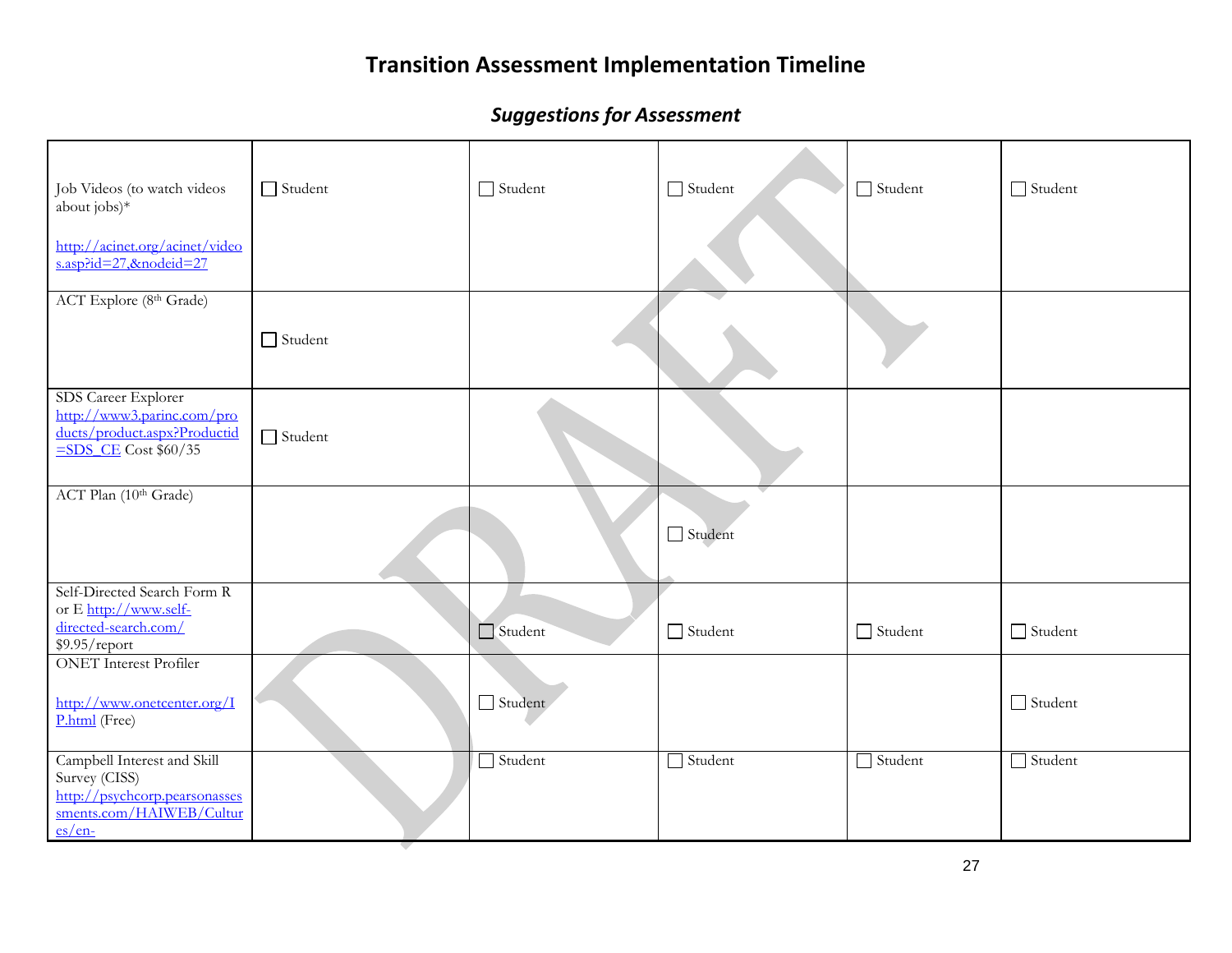| us/Productdetail.htm?Pid=PA<br>g115                                                                                                                                                                           |                |                |                |                |                |
|---------------------------------------------------------------------------------------------------------------------------------------------------------------------------------------------------------------|----------------|----------------|----------------|----------------|----------------|
| Choosing Employment Goals<br>(to job shadow or conduct<br>dream job interviews)<br>www.sopriswest.com Cost<br>\$120.00                                                                                        | $\Box$ Student | $\Box$ Student | Student        | $\Box$ Student | $\Box$ Student |
| Choose and Take Action<br>http://store.cambiumlearning.<br>com/InitialSearchResults.aspx<br>Psearchtype=Basic&sorttype=<br>Basic&Query=choose%20and<br>%20take%20action&criteria=0<br>000&site=sw Cost 124.95 | $\Box$ Student | $\Box$ Student | Student        | $\Box$ Student | $\Box$ Student |
| Self-Directed Employment<br>http://brookespublishing.com<br>/store/books/martin-<br>580x/index.htm Cost 49.95                                                                                                 | $\Box$ Student | Student        | $\Box$ Student | $\Box$ Student | $\Box$ Student |
| <b>Brigance Employability Skills</b><br>Inventory<br>http://www.curriculumassocia<br>tes.com/products/detail.asp?ti<br>tle=BrigESI&Type=&CustId<br>$=$                                                        | Student        | Student        | $\Box$ Student | $\Box$ Student | $\Box$ Student |
| Practical Assessment<br><b>Exploration System (PAES)</b>                                                                                                                                                      | $\Box$ Student | $\Box$ Student | $\Box$ Student | $\Box$ Student | $\Box$ Student |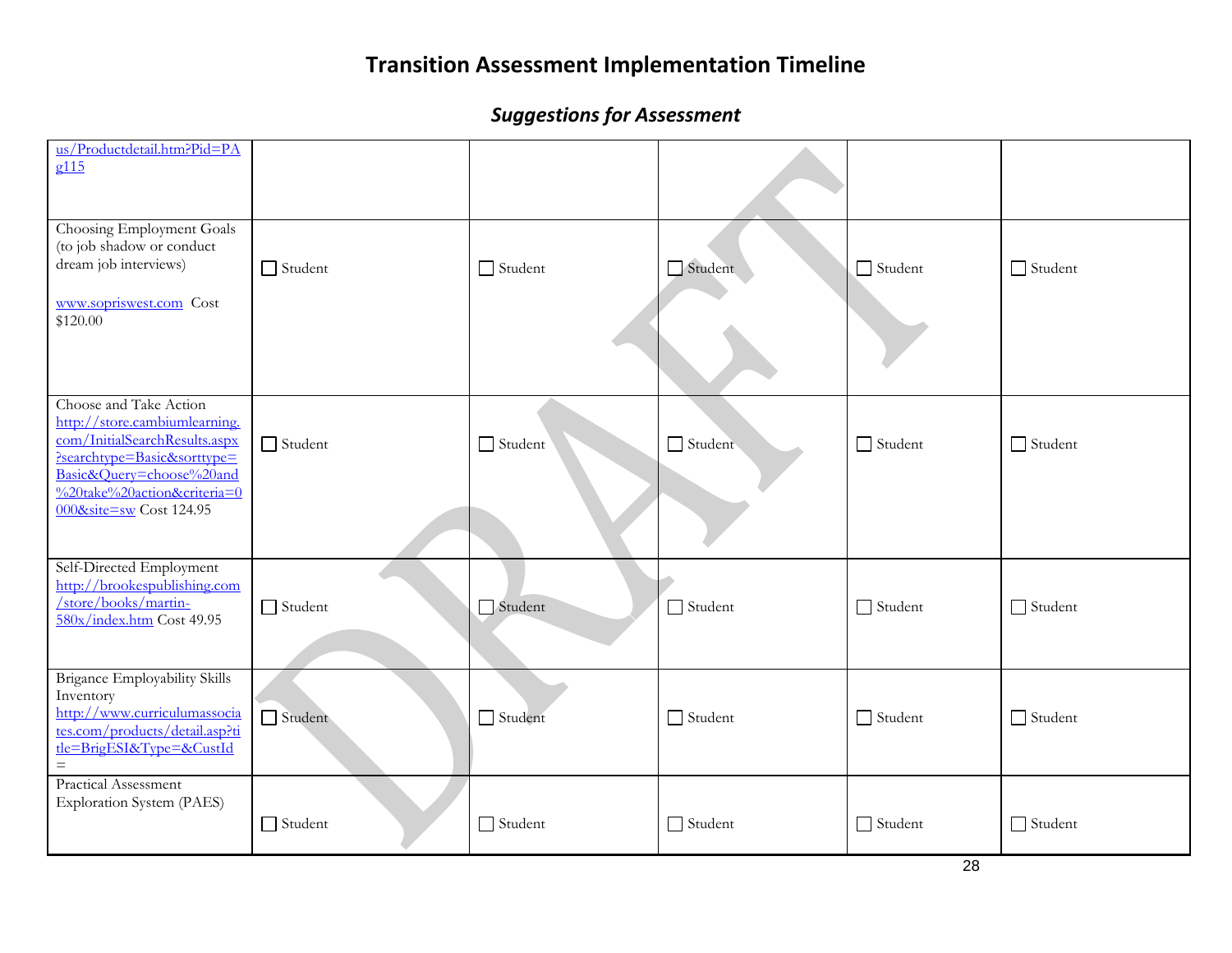| Interviews/Questionnaires*                            |                 |                |                |                |                 |
|-------------------------------------------------------|-----------------|----------------|----------------|----------------|-----------------|
| Employment-Related<br>Questions                       | $\Box$ Student  | $\Box$ Student | Student        | Student        | Student         |
| <b>Dream Sheet</b>                                    | Family Member   | Family Member  | Family Member  | Family Member  | Family Member   |
|                                                       |                 |                |                |                |                 |
| Job Try Outs*                                         |                 |                |                |                |                 |
|                                                       | $\Box$ Student  | Student        | $\Box$ Student | Student        | $\Box$ Student  |
| Curriculum-based                                      |                 |                |                |                |                 |
| Assessments                                           | $\Box$ Student  | Student        | Student        | $\Box$ Student | $\Box$ Student  |
|                                                       | Family Member   | Family Member  | Family Member  | Family Member  | Family Member   |
|                                                       | $\Box$ Educator | Educator       | Educator       | Educator       | $\Box$ Educator |
| Armed Services Vocational<br>Aptitude Battery (ASVAB) |                 |                |                |                |                 |
|                                                       |                 |                |                | Student        | $\Box$ Student  |
| *Indicates assessment is free of charge               |                 |                |                |                |                 |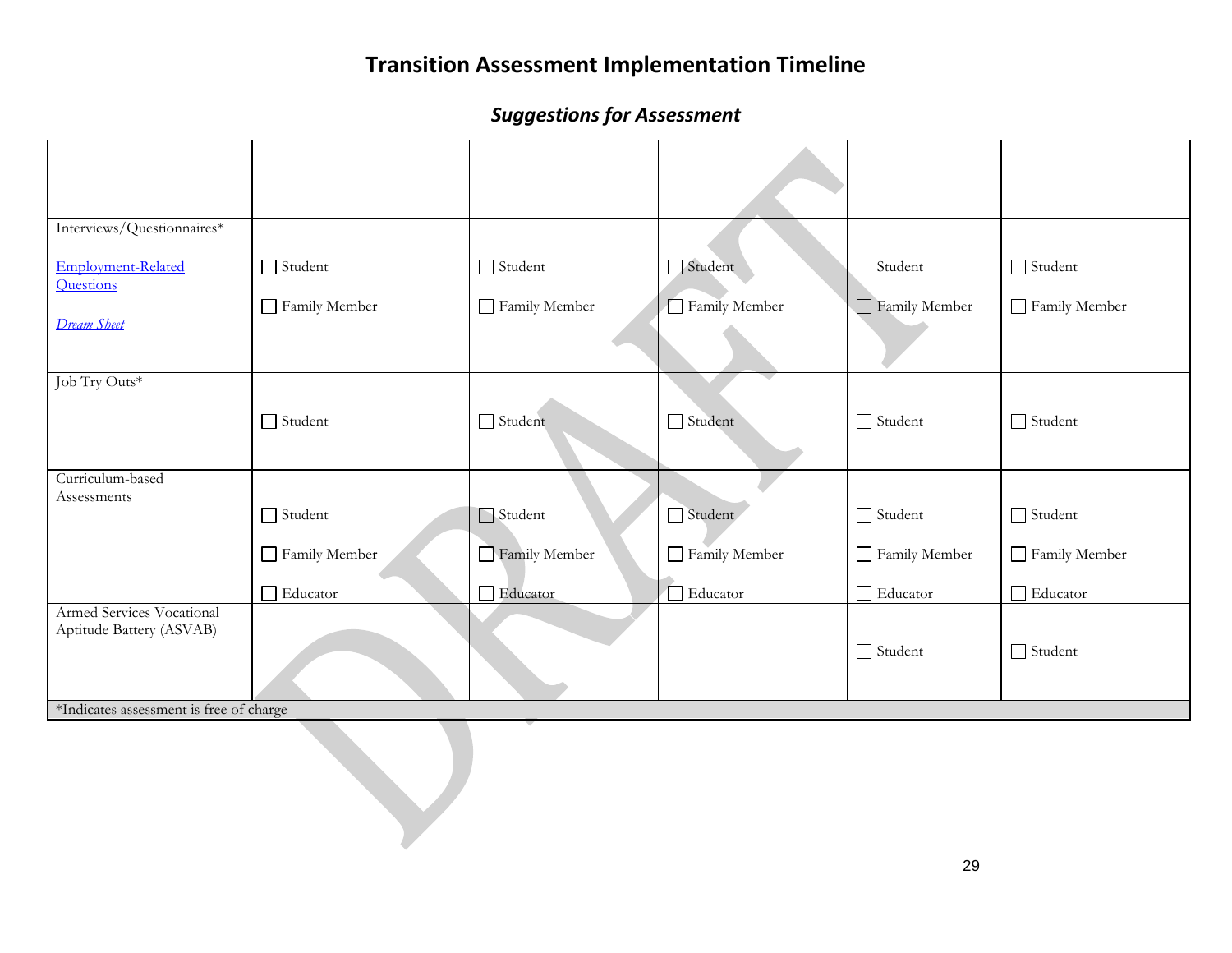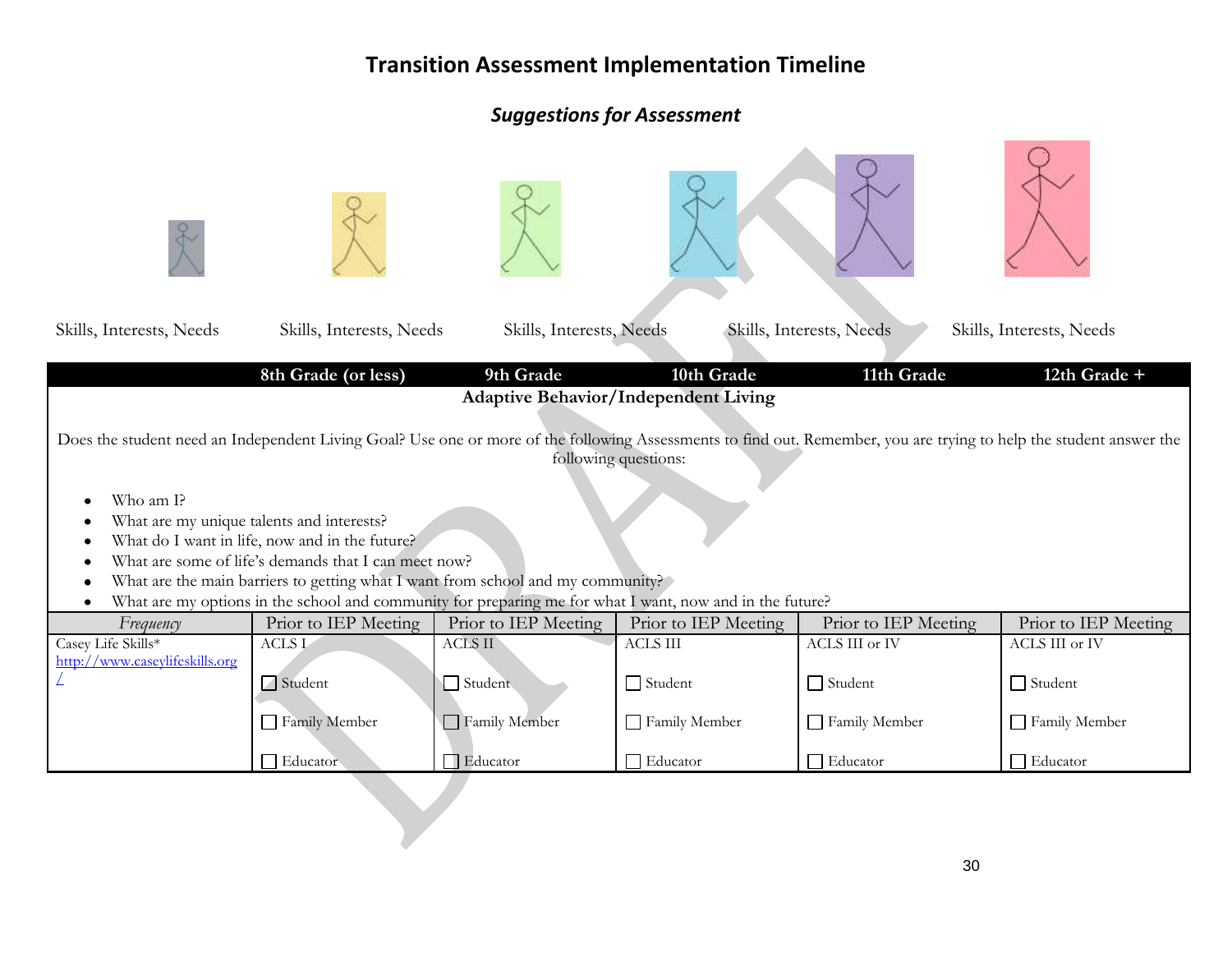| Personal Preference<br>Indicators*                                 |                 |                 |                 |                   |                 |
|--------------------------------------------------------------------|-----------------|-----------------|-----------------|-------------------|-----------------|
| http://www.ouhsc.edu/theCe<br>nter/products/personalprefere        | $\Box$ Student  | $\Box$ Student  | $\Box$ Student  | Student           | $\Box$ Student  |
| nce.html                                                           | Family Member   | Family Member   | Family Member   | Family Member     | Family Member   |
|                                                                    | Educator        | $\Box$ Educator | Educator        | <b>G</b> Educator | Educator        |
| <b>Enderle-Severson Transition</b><br>Rating Scale                 |                 |                 |                 |                   |                 |
| http://www.estr.net/publicati                                      | $\Box$ Student  | $\Box$ Student  | $\Box$ Student  | Student           | $\Box$ Student  |
| ons.cfm $\frac{a}{20}{10}$ scales                                  | Family Member   | Family Member   | Family Member   | Family Member     | Family Member   |
|                                                                    | $\Box$ Educator | $\Box$ Educator | □ Educator      | $\Box$ Educator   | $\Box$ Educator |
| Life Centered Career<br>Education (LCCE)                           |                 |                 |                 |                   |                 |
|                                                                    | $\Box$ Student  | $\Box$ Student  | $\Box$ Student  | $\Box$ Student    | $\Box$ Student  |
|                                                                    | $\Box$ Educator | Educator        | Educator        | $\Box$ Educator   | $\Box$ Educator |
| <b>Transition Success</b>                                          |                 |                 |                 |                   |                 |
| Assessment: A Transition                                           |                 |                 |                 |                   |                 |
| Behavior Profile*<br>http://education.ou.edu/zarro                 | $\Box$ Student  | Student         | Student         | $\Box$ Student    | $\Box$ Student  |
| w/files/TSA%20Professional<br>%20Draft%2045.pdf                    | Family Member   | Family Member   | Family Member   | Family Member     | Family Member   |
|                                                                    | Educator        | Educator        | $\Box$ Educator | Educator          | $\Box$ Educator |
| <b>Transition Planning Inventory</b><br>http://www.proedinc.com/Cu |                 |                 |                 |                   |                 |
| stomer/productView.aspx?ID<br>$\equiv$ 875 \$190/complete kit      | Student         | Student         | $\Box$ Student  | $\Box$ Student    | $\Box$ Student  |
|                                                                    | Family Member   | Family Member   | Family Member   | Family Member     | Family Member   |
|                                                                    | $\Box$ Educator | Educator        | $\Box$ Educator | $\Box$ Educator   | $\Box$ Educator |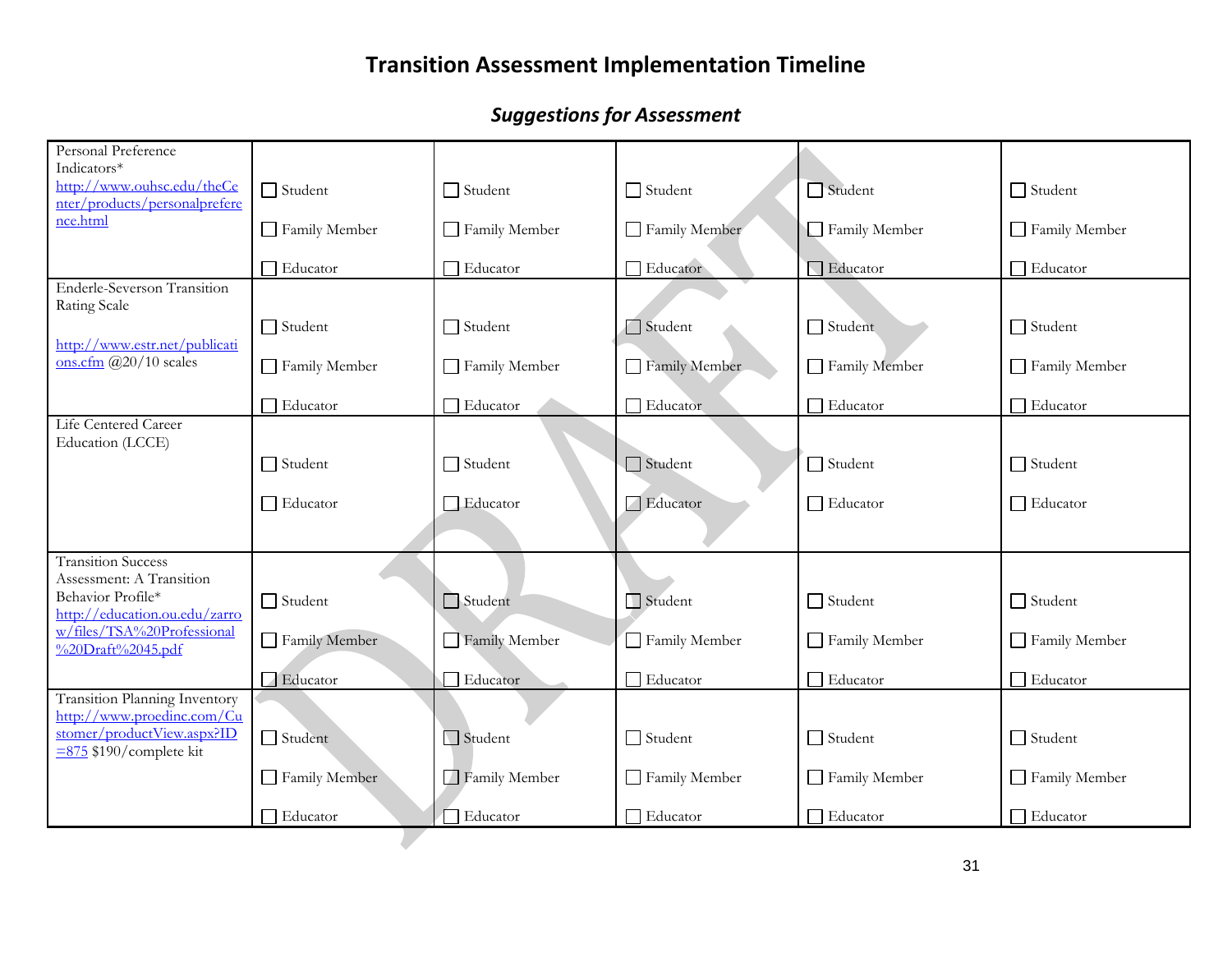| The Vineland -II<br>http://psychcorp.pearsonasses<br>sments.com/HAIWEB/Cultur<br>$es/en$ -<br>us/Productdetail.htm?Pid=Vi<br>neland-II \$154.50 | Review Permanent<br>Records: Aptitudes should<br>be included in the<br>psychological Assessment |         |                | Student<br>Family Member<br>□ Educator |                |
|-------------------------------------------------------------------------------------------------------------------------------------------------|-------------------------------------------------------------------------------------------------|---------|----------------|----------------------------------------|----------------|
| Checklist of Adaptive Living<br>Skills (CALS)<br>http://www.riverpub.com/pr<br>oducts/cals/pricing.html<br>\$134.00                             | $\Box$ Student                                                                                  |         | Student        |                                        | $\Box$ Student |
| Scales of Independent<br>Behavior-Revised (SIB-R)<br>http://www.riverpub.com/pr<br>oducts/sibr/index.html                                       | $\Box$ Student                                                                                  |         | $\Box$ Student |                                        | $\Box$ Student |
| Brigance Life Skills Inventory<br>http://www.curriculumassocia<br>tes.com/products/detail.asp?ti<br>$t = BrigLSI&Type = &CustId =$              | $\Box$ Student                                                                                  | Student | Student        | $\Box$ Student                         | $\Box$ Student |
| <b>Brigance Transition Inventory</b><br>http://www.curriculumassocia<br>tes.com/products/detail.asp?ti<br>tle=BrigTSI                           | $\Box$ Student                                                                                  | Student | $\Box$ Student | $\Box$ Student                         | $\Box$ Student |